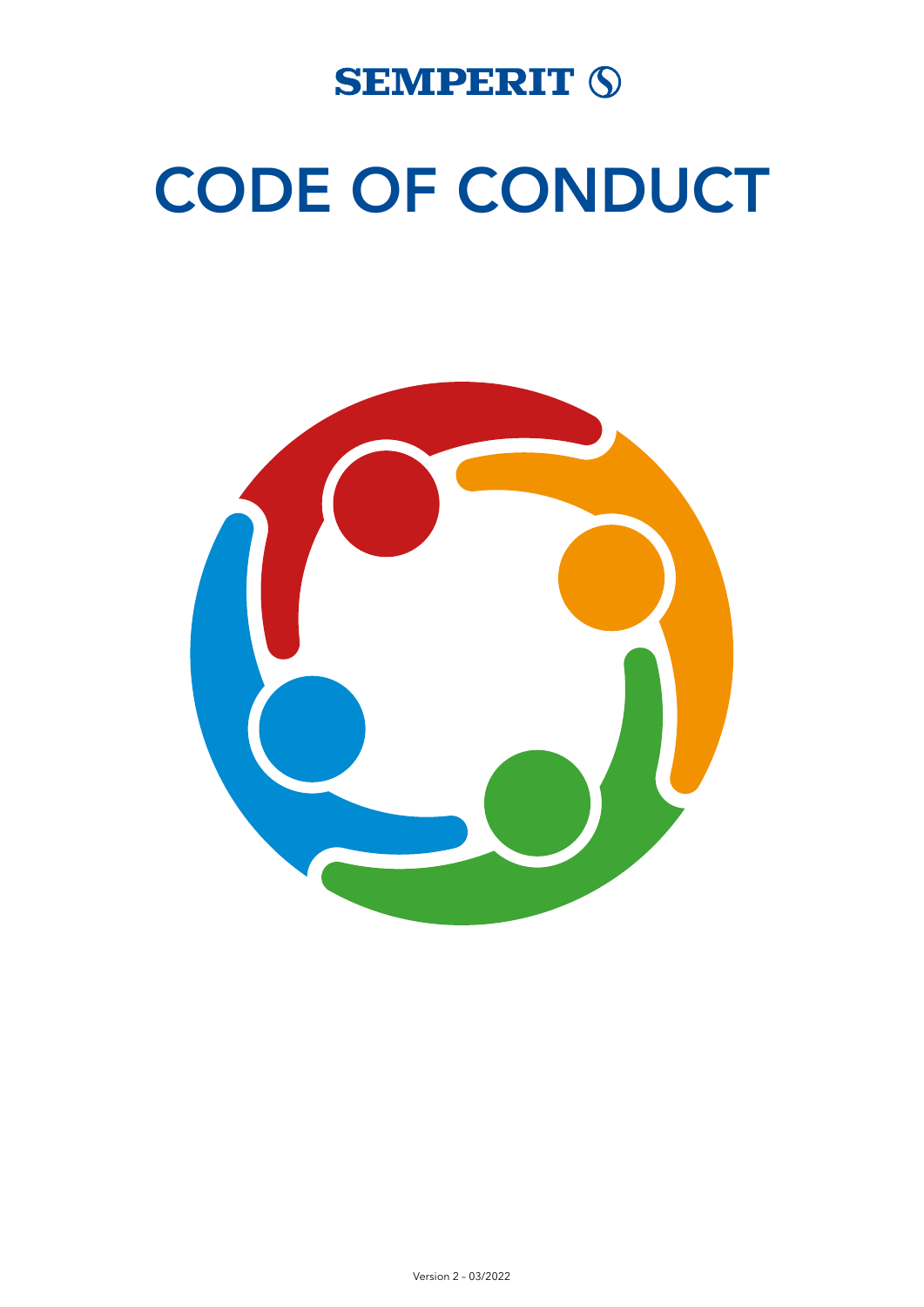# **Table of Contents**

| <b>Introduction</b>                                                       | 3  |
|---------------------------------------------------------------------------|----|
| <b>What is the Code of Conduct</b>                                        | 4  |
| <b>Semperit Corporate Values</b>                                          | 5  |
| <b>The Compliance Principles</b>                                          | 6  |
| <b>Customer-focused Conduct</b>                                           | 7  |
| Is the Code of Conduct Addressed to Me?                                   | 7  |
| <b>Where Can You Go for Guidance</b><br>(Semperit's Grievance Mechanism)? | 7  |
| <b>Fair Play</b>                                                          | 8  |
| <b>Global Labour Standards and Human Rights</b>                           | 9  |
| <b>Non-Discrimination</b>                                                 | 10 |
| <b>Harassment, Bullying, Mobbing</b>                                      | 10 |
| <b>Drugs and Alcohol</b>                                                  | 11 |
| <b>Global Diversity and Inclusion</b>                                     | 11 |
| <b>No Corruption</b>                                                      | 12 |
| <b>Conflict of Interest</b>                                               | 13 |
| <b>Prevention of Money Laundering</b>                                     | 14 |
| <b>Insider Rules</b>                                                      | 15 |
| <b>Antitrust and Competition Law</b>                                      | 15 |
| <b>Export Controls and Sanctions</b>                                      | 16 |
| <b>Fraud</b>                                                              | 16 |
| <b>Internal Control Rules</b>                                             | 17 |
| <b>Public Investigations</b>                                              | 18 |
| <b>Information Security and Data Protection</b>                           | 18 |
| Health, Safety, Environment and Quality                                   | 19 |
| <b>External Communication</b>                                             | 20 |
| <b>Social Media</b>                                                       | 20 |
| <b>Speak Up!</b>                                                          | 21 |
| <b>Further Information</b>                                                | 22 |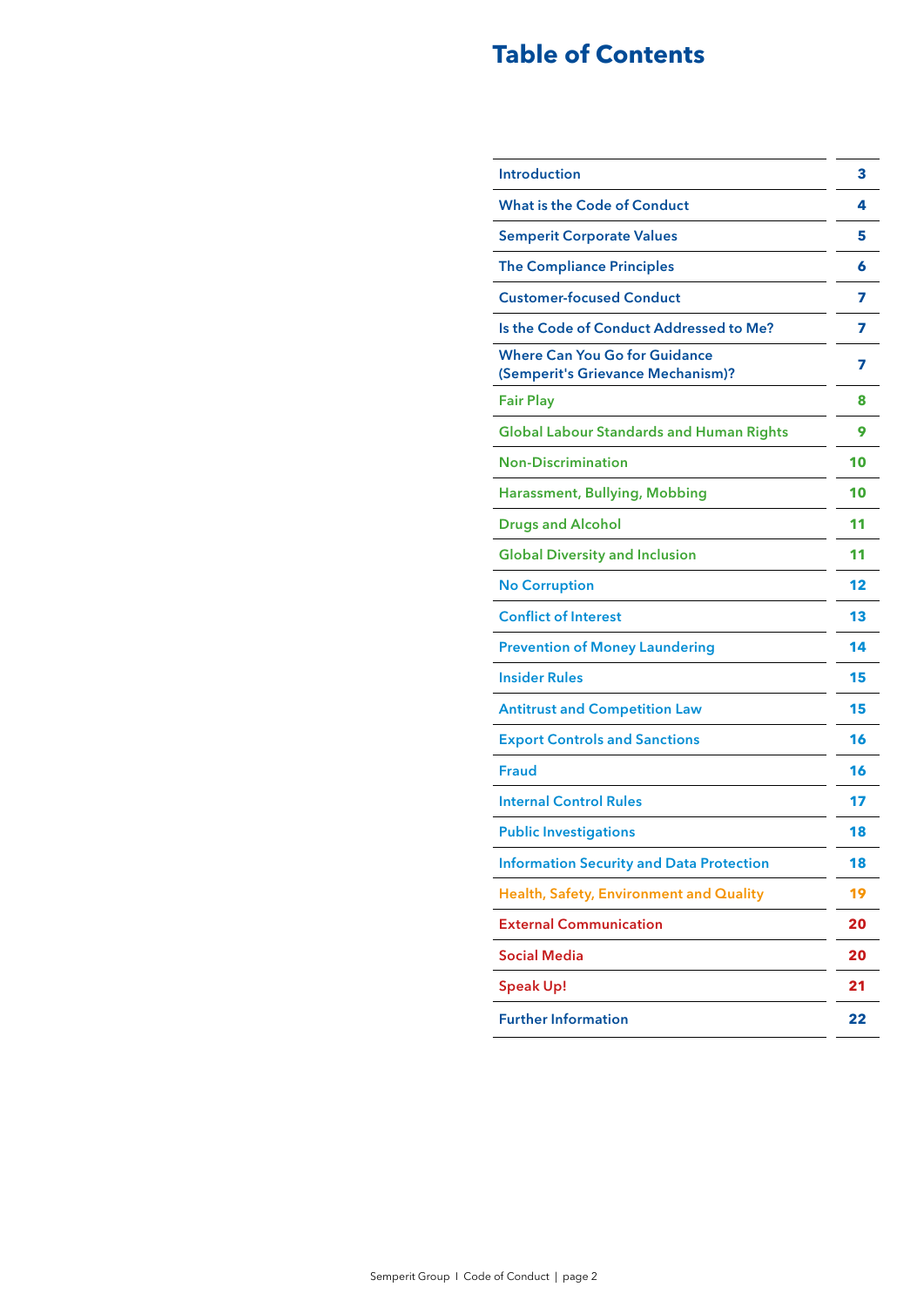# <span id="page-2-0"></span>**Introduction**

For more than 200 years, we have built on a strong know-how and competence in developing, producing, and selling highly specialized polymer products for the industrial and medical sectors. We continuously strive to advance in technical development and innovation, whilst also doing our best to protect the environment as well as the health, safety and well-being of our employees. Following high compliance standards in every aspect of our daily business is what makes the

backbone of our company strong and resilient.

Our products are produced and used across the world, and we are proud that we hold a high reputation and trust amongst our network of international stakeholders. Our business partners expect us to provide optimum quality and maximum efficiency. We can only achieve this by creating a fair and impartial work environment, in which each individual takes responsibility to live by our values and contributes to create an environment in which

ideas and talent can flourish. When we act with integrity, we build stronger trust and loyalty with our customers, suppliers, partners, regulators, shareholders, the public and other stakeholders.

The Semperit Code of Conduct guides us in our daily business and specifies, clearly and simply, what we expect of our employees and external business partners and how our leaders will behave in return. It serves as a foundation for Semperit policies, procedures and guidelines which provide additional guidance on expected behaviors working across our businesses globally. Our words, behaviours and actions matter. We show our respect no matter where we are in the world, what our role or our profession is. Misconduct of any business and of any kind will not be tolerated and we expect all our stakeholders to adhere to national and international laws and act according to comparable guidelines, ethics and compliance principles.

> As leaders, we are making commitments to our teams and we trust that, whether a Semperit employee or as a Semperit business partner, you speak up if you are not sure about something or you recognize that something is going wrong. In turn, we commit to listening to you, taking your views seriously and acting upon it with appropriate consequences. If you become aware of an issue that violates the Code of Conduct and poses a corresponding risk to Semperit, please report it to our

whistleblowing system [Semperline](https://www.bkms-system.com/bkwebanon/report/clientInfo?cin=19semp16&c=-1&language=eng).

We are committed to integrity. It is everyone's responsibility to understand the rules of this Code of Conduct and to comply with them in the course of business activities for Semperit. If you have any questions about the various contents, please contact your manager or the Semperit Compliance Team.

Thank you for your continuing support and your commitment to doing the right thing.

Horda llal

**Karl Haider** CEO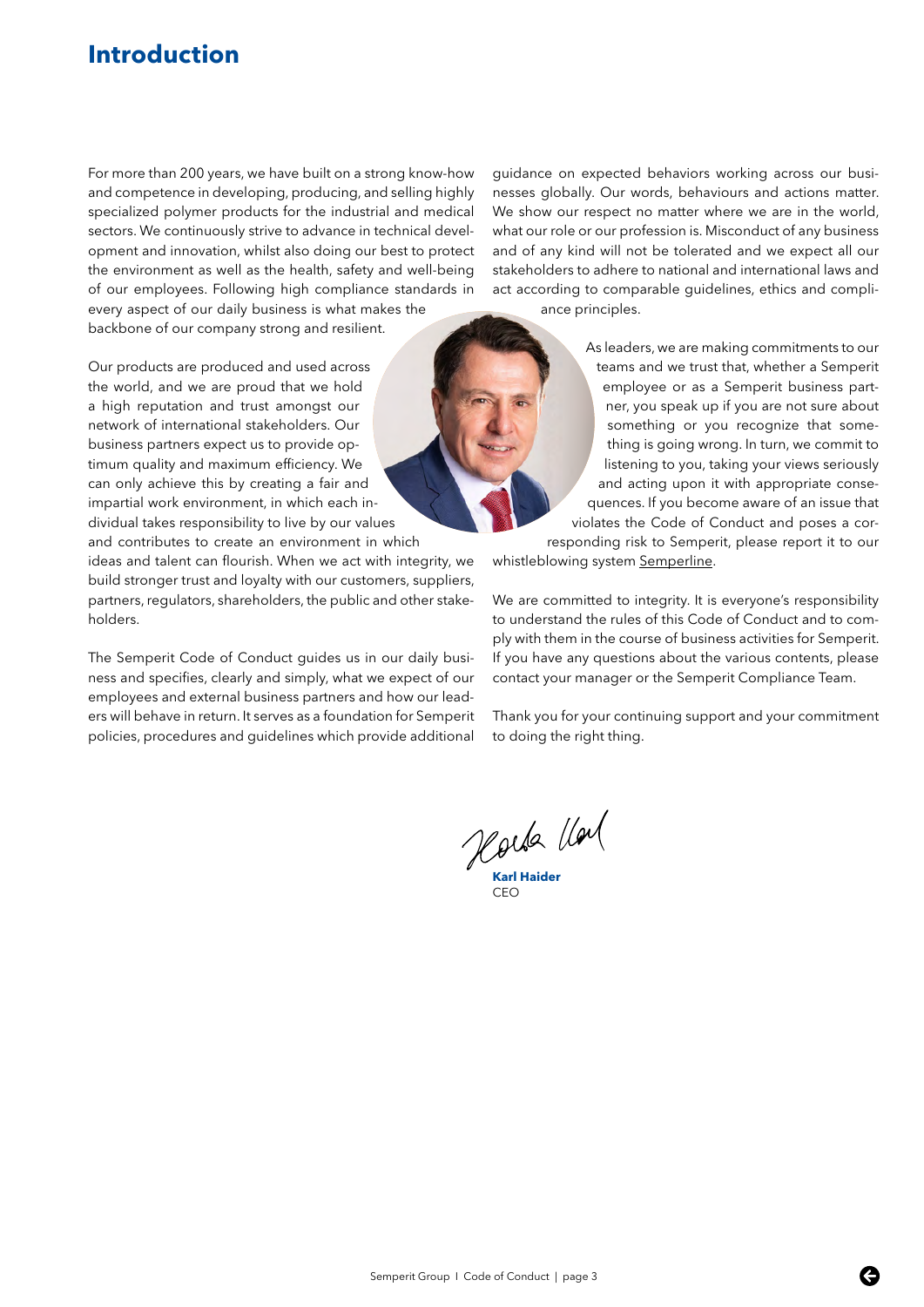# <span id="page-3-0"></span>**What is the Code of Conduct**

The Code of Conduct is a practical guide for working together, being the best we can be, striving for a better working environment for all of us, while putting Semperit and our customers in the centre of our professional life.

## **Attention**

> The Code of Conduct does not<br>
replace our personal judgement and ethics. It is up to all of us to stick to the rules and to behave ethically correctly within the company, with our business partners and on the market. We request the same ethical and compliant behavior from our business partners.

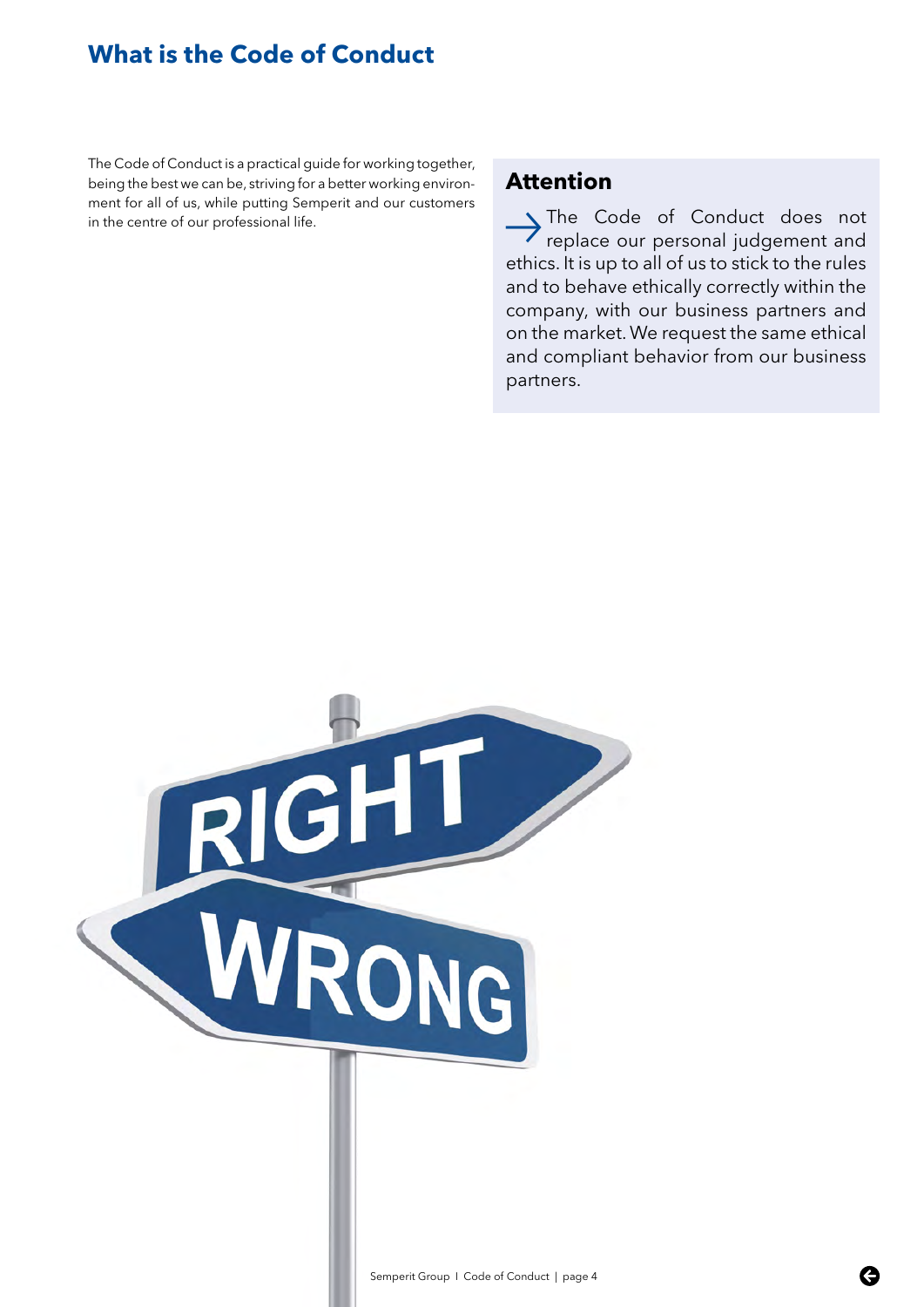# <span id="page-4-0"></span>**Semperit Corporate Values**

Our Semperit values are the core of the organisation. They represent the foundation on which we as Semperit are further developing.



We collaborate and appreciate each other no matter who we are and where we come from. We are loyal, communicate openly and respectfully. Being reliable in our actions and learning from mistakes, we build trust.



We develop smart and innovative processes and products that match our customers' needs. We add value by designing solutions – for today and the future. We encourage and embrace change.



We take responsibility and are dedicated to our tasks. We stand up for our common beliefs and have high expectations of our results. Passion drives us to make the difference.



It all begins with our customers. Our thinking starts from their point of view. We listen. And we deliver upon promised solutions and products. We are strong partners – internally and externally.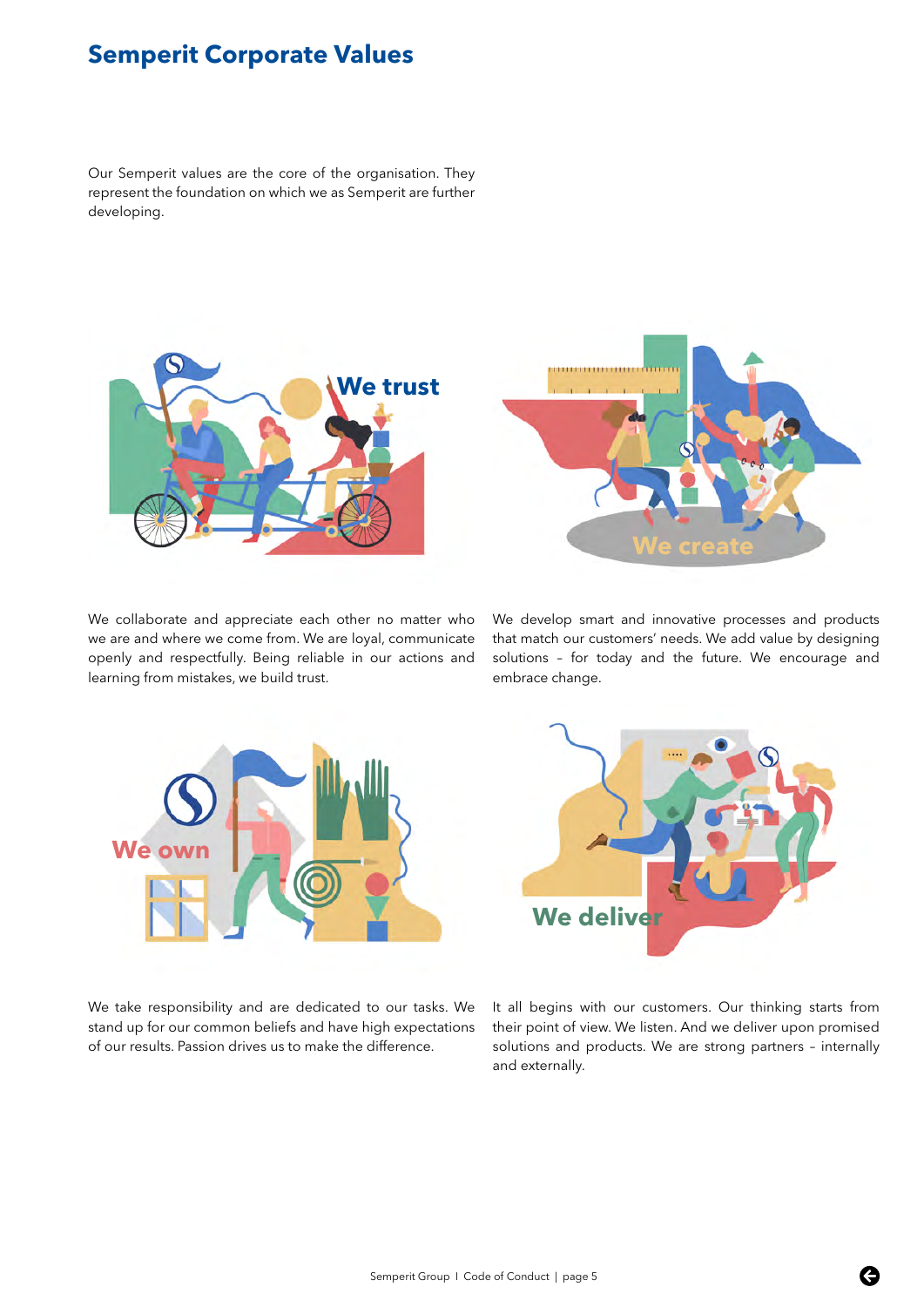# <span id="page-5-0"></span>**The Compliance Principles**

Our Compliance Principles can be understood as the protective shield around our organisation, with its people and its core values.

Based on our values and the Compliance Principles, the Code of Conduct creates mandatory basic rules with which we, as employees of Semperit, must comply and which we ask our business partners to observe.

It is our responsibility to get familiar with the content of the Code, to use the tools included and described, to "speak up" and ask for guidance for proper business conduct.

Proper training is a key element of our compliance system. We shall not hesitate to contact the Compliance Department for compliance-related inquiries as well as for reporting of violations.

A fully-fledged compliance system was defined and implemented, with the target to protect the company and our colleagues, while identifying and preventing unlawful or unethical behavior. Our compliance system is based on three pillars.

#### **Three Pillars of Compliance**

#### **Prevention**

Prevention starts with constant education and learning with the common goal to allow everyone to identify the pitfalls and to avoid them.

#### **Identification**

If the Code of Conduct has been or is being violated, it is our responsibility to immediately raise this with the appropriate person, such as your supervisor or the Group Compliance Officer

(through: compliance@semperitgroup.com) and/or through: SemperLine (our whistleblower system)

#### **Mitigation**

The compliance team will focus on finding the best possible follow-up measures. The focus of such mitigation will always be the prevention of future risk for the group, its employees, customers and other stakeholders.



**For more details please read:** [Integrity, Compliance Management System](https://semperit.sharepoint.com/sites/grcomppu/Pages/Compliance%20Management%20System%20012018.pdf )



#### **The Six Compliance Principles**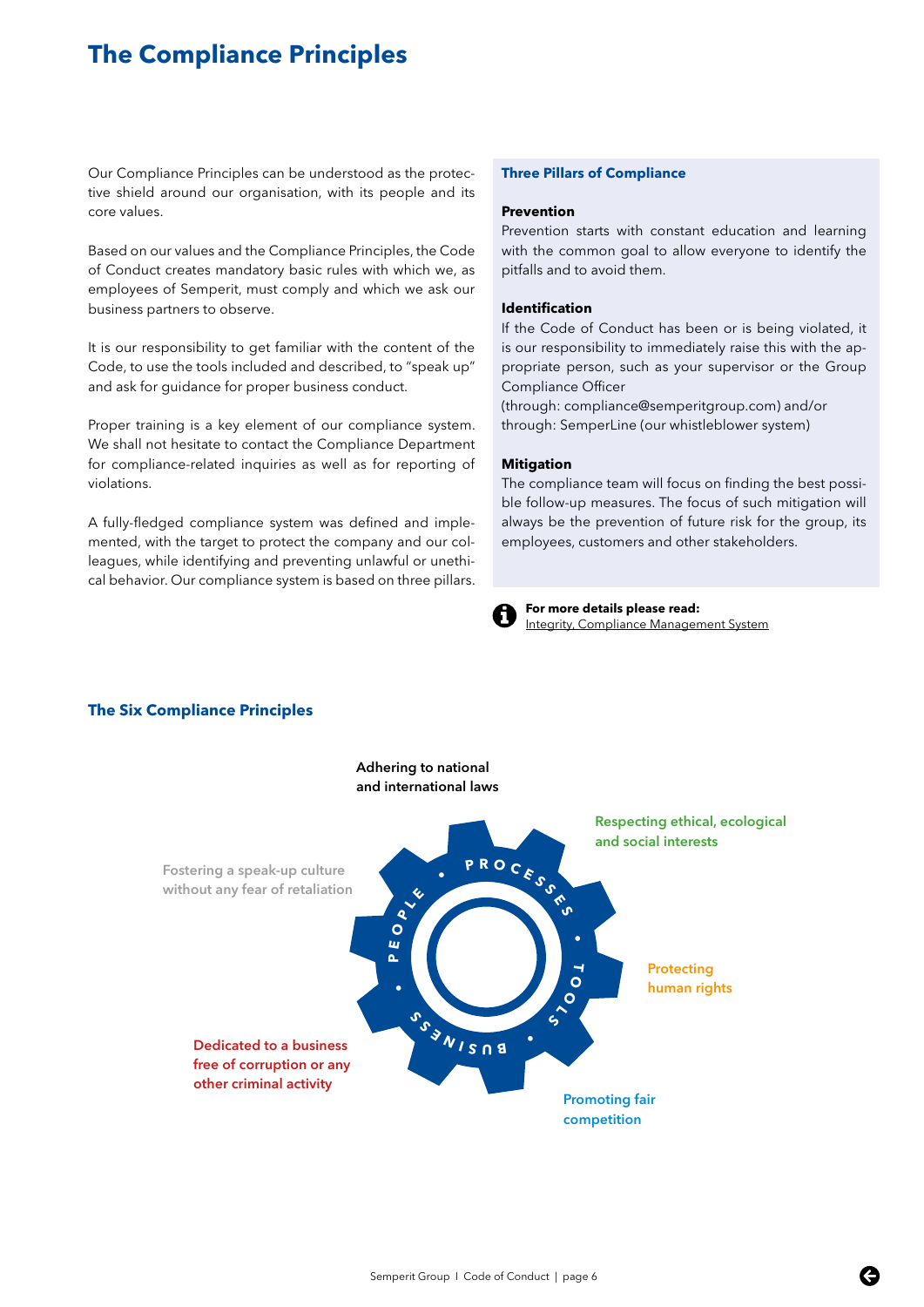# <span id="page-6-0"></span>**Is the Code of Conduct Addressed to Me?**

If you are an employee or similar (without distinguishing between leased personnel, freelance, contractor or similar), consultant or business partner, the answer is YES.

Please note that the role and the position in the company have no importance, as we have the firm belief that as part of Semperit we all have the responsibility to use our good judgement and to follow our Code of Conduct.

Furthermore, the Code of Conduct applies to all controlled subsidiaries and entities in which the company either owns a majority interest or manages operations. In addition, the principles of the Code are applicable to all our business partners (suppliers, customers, agents, distributors, consultants, etc.) and must be considered in our contractual relationships.

Semperit's employees will be asked sign the Code annually to confirm that they have read and understood the provisions of the Code of Conduct.

# **Customer-focused Conduct**

Semperit operates in the business-to-business segment. Our customers expect us to provide the quality and efficiency they need for their success.

In addition, we want our customers and business partners to adhere to the same high ethical standards and principles that we ourselves follow. We select our business partners based on quality and ethical standards and only work with reputable business partners. We may reserve the right to terminate contracts and seek compensation for damages if they do not fully comply with the law and, where applicable, with this Code of Conduct.

# **Where Can You Go for Guidance (Semperit's Grievance Mechanism)?**

It is crucial to understand that you are are not alone. Semperit is fully engaged in supporting anyone who communicates in good faith the issues he/she encounters in the organisation. This is the only way, we can develop and grow sustainably. For advice, information or interventions please contact:

#### **Managers and Senior Leadership in our Organisation**

They are available to answer questions as they are generally most familiar with the company's guidelines that apply to the business activities in your organisation.

#### **The Human Resources Department**

Can explain and answer questions about our values, employment policies, benefits and workplace issues (harassment, bullying, mobbing, discrimination, etc.).

#### **The Compliance Department**

Can help explain and interpret the Code of Conduct. Also, it will provide guidance regarding conducting business on behalf of Semperit in compliance with national and international laws and regulations. The Compliance Department will handle any issues and answer any questions related to competition law, corruption, fraud, terrorism financing and money laundering, conflict of interest, privacy – personal data protection, breach of ethical behaviour both within the company and within our business partners.

#### **The Health, Safety, Environment and Quality (HSE-Q) Department**

Bears its responsibility in its name.

#### **Semperline**

In case you do want to report an incident or violation anonymously, please use our whistleblower platform "SemperLine" which is accessable for employees as well as external parties. The Compliance Board will review all reports and de-



termine appropriate measures. The identity of a whistle blower will be kept strictly confidential. Semperit shall protect an one who speaks up in good faith from any retaliation measures, no matter which channels used.

Please contact: compliance@semperitgroup.com or [SemperLine](https://www.bkms-system.com/bkwebanon/report/clientInfo?cin=19semp16&c=-1&language=eng)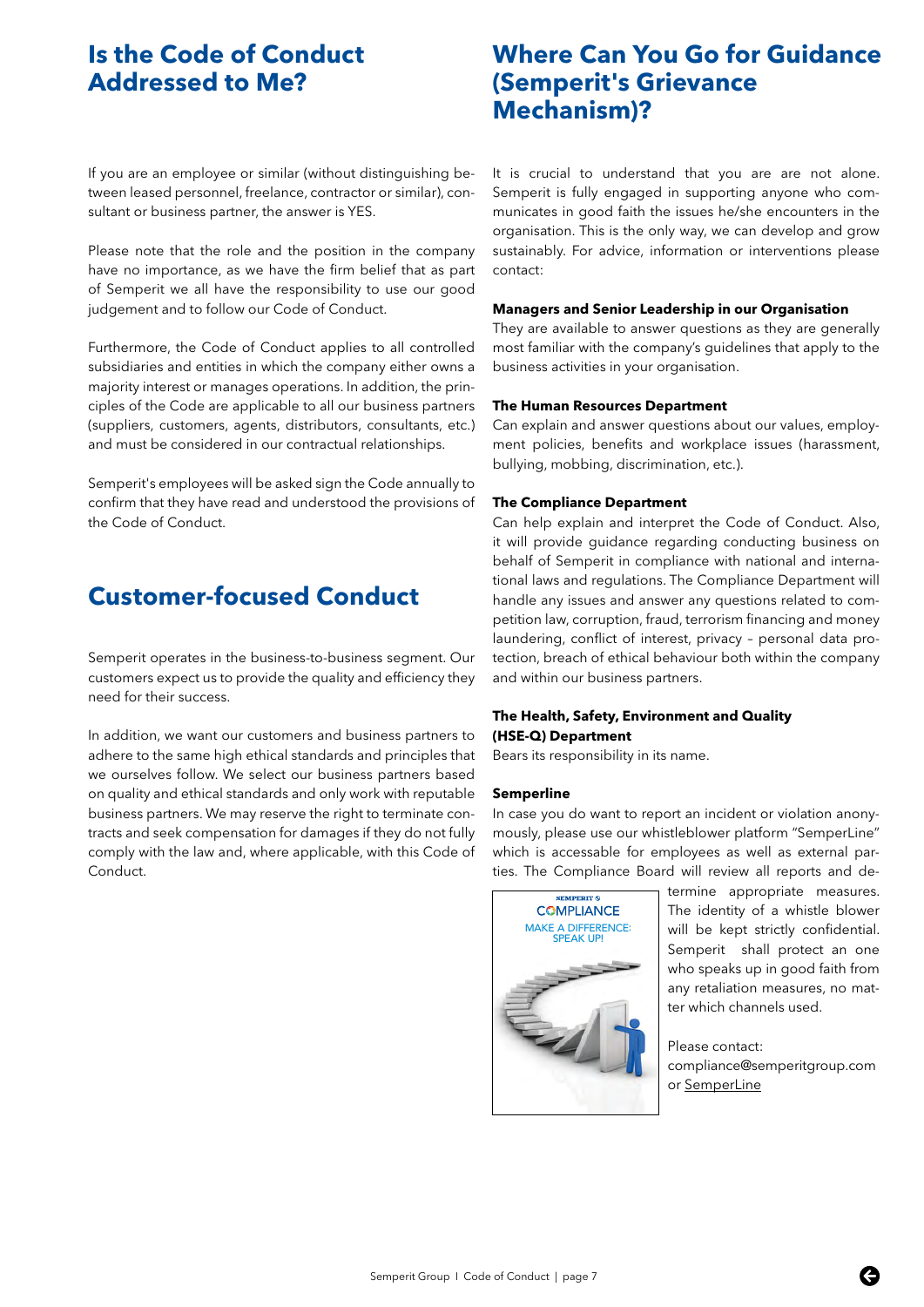# <span id="page-7-0"></span>**Fair Play**

Our activities are determined by integrity. Semperit observes the laws and regulations applicable to its business worldwide, as well as ethical framework conditions. Since some national laws are stricter than others, the Code of Conduct takes precedence over less strict rules.

All members of the Executive Board and all managers, directors, and other employees of Semperit must follow the Code of Conduct. Our suppliers and other business partners, especially when they are working on our behalf or are acting in our name, are requested to follow the Code of Conduct. Our business partners are encouraged to accept our Code of Conduct and adopt similar principles and standards. Violations of the Code of Conduct or of any law or regulation governing our business may have severe consequences for the individual concerned and for Semperit, and may also result in criminal or regulatory prosecution.

**Ethical behaviour in the com-**<br>pany and with our business partners is of great relevance and importance for Semperit. All compliance mechanisms we have in place are meant to identify any actions that contradict the present Code of Conduct and take corrective measures.

## **What we must do as employees of Semperit**

Cooperate fully and



Know the Code of Conduct.

Be aware of the changes in regulations, both in your line of work and at Semperit Group level, in the guiding policies and procedures.

Learn about what is important for your line of work.

Keep educating yourself, while attending all mandatory e-learning and classroom training sessions.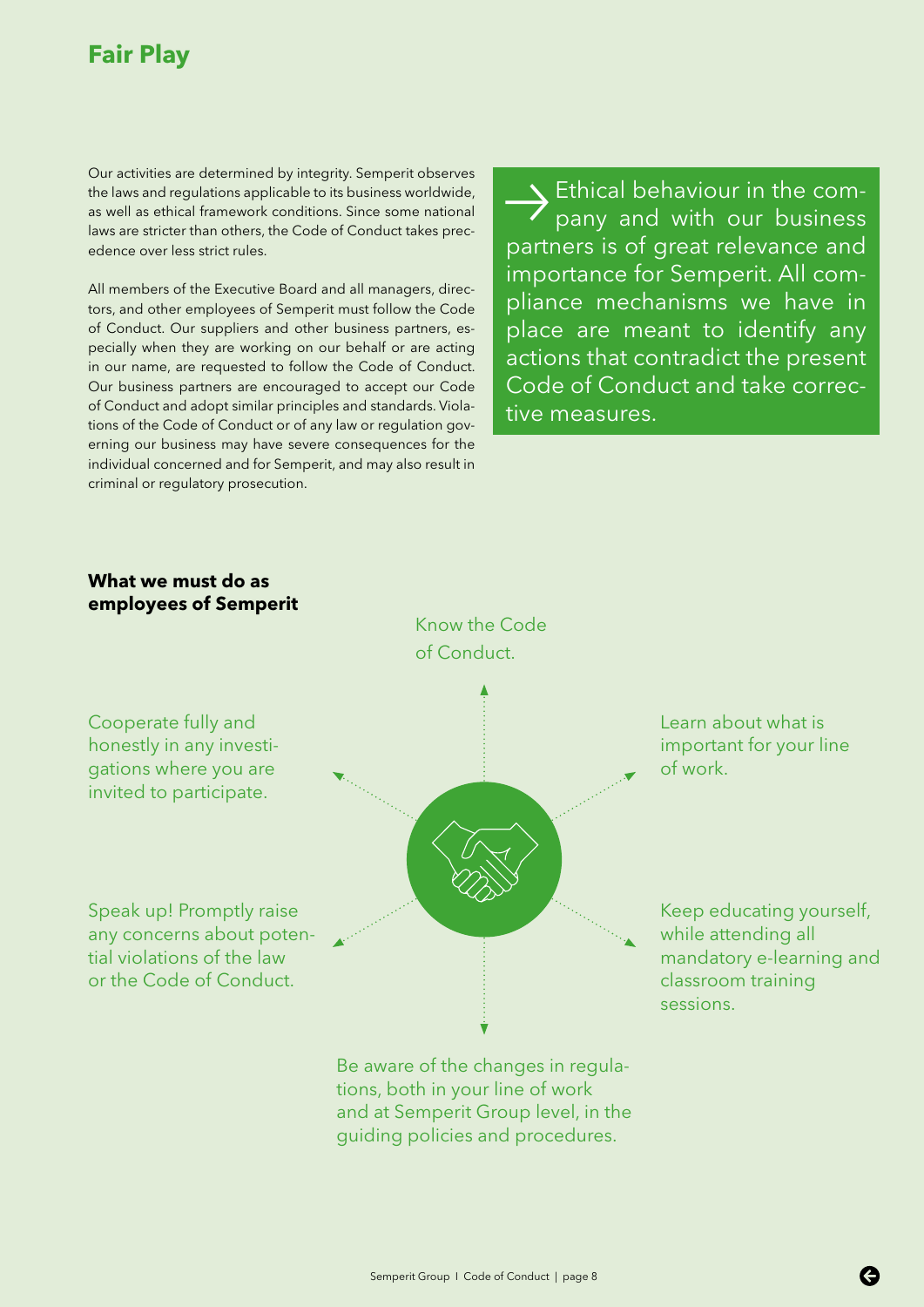# <span id="page-8-0"></span>**Global Labour Standards and Human Rights**

Semperit supports the protection and promotion of human rights. We want to ensure that all employees act in accordance with the internationally accepted human rights and the essential labour and social standards.

These standards include the Universal Declaration of Human Rights and the Declaration of Principles of the International Labour Organization (ILO) concerning Multinational Enterprises and Social Policy.

We strictly adhere to the local laws and regulations governing our business activities.

#### **Child Labour & Young Workers**

We do not tolerate child labour or any other type of exploitation of people. The minimum age for employees shall comply with the national minimum age for employment, or the age of completion of compulsory education, whichever of these is higher (UN Convention on the Rights of the Child, ILO Conventions Nos. 138, 182 & 79, ILO Recommendation No. 146).

#### **Prevention of Involuntary Labour and Human Trafficking**

We do not accept the use of any form of illegal, abusive or forced and bonded labour or any kind of trafficking of human beings (ILO Conventions Nos. 29 and 105).

#### **Collective Bargaining and the Freedom of Association**

We support collective bargaining and the freedom of association. Thus, workers and employees shall, without discrimination have the right to form, join and organise trade union(s) of their choice and to bargain collectively on their behalf with the employer (ILO Conventions Nos. 87, 98, 135 and 154).

#### **Labor Contract and Remuneration**

We ensure adequate and fair remuneration taking into account local market conditions. We hire employees with written employment contracts and based on documented employment relationships following the law.

#### **Discrimination**

Semperit does not accept any form of discrimination. We protect our workforce from sexually intrusive, threatening, insulting or exploitative behaviour, and from discrimination or termination of employment on unjustifiable grounds (ILO Conventions Nos. 100 and 111, UN Convention on Discrimination Against Women) (see section 3).

#### **Harassment and Abuse**

Every employee shall be treated with respect and dignity. No employee shall be subject to any physical, sexual, psychological or verbal harassment, coercion or abuse (see section 4).

#### **Working Hours**

We ensure that local laws concerning the maximum permitted working hours are observed (ILO Convention Nos. 1 and 14).

#### **Freedom of Opinion & Expression**

We observe our employees' freedom of opinion and expression at any stage.

#### **Suppliers**

Semperit actively supports the observation of high labour and social standards by suppliers. Our principles are defined in the Supplier Policy of the Semperit Group.



**For more details please read:** [Modern Slavery Act Semperit Statement](https://www.semperitgroup.com/fileadmin/img/holding/pdf_dateien/Compliance/Modern_Slavery_Act_Statement_FY2019_01102020_final.pdf)

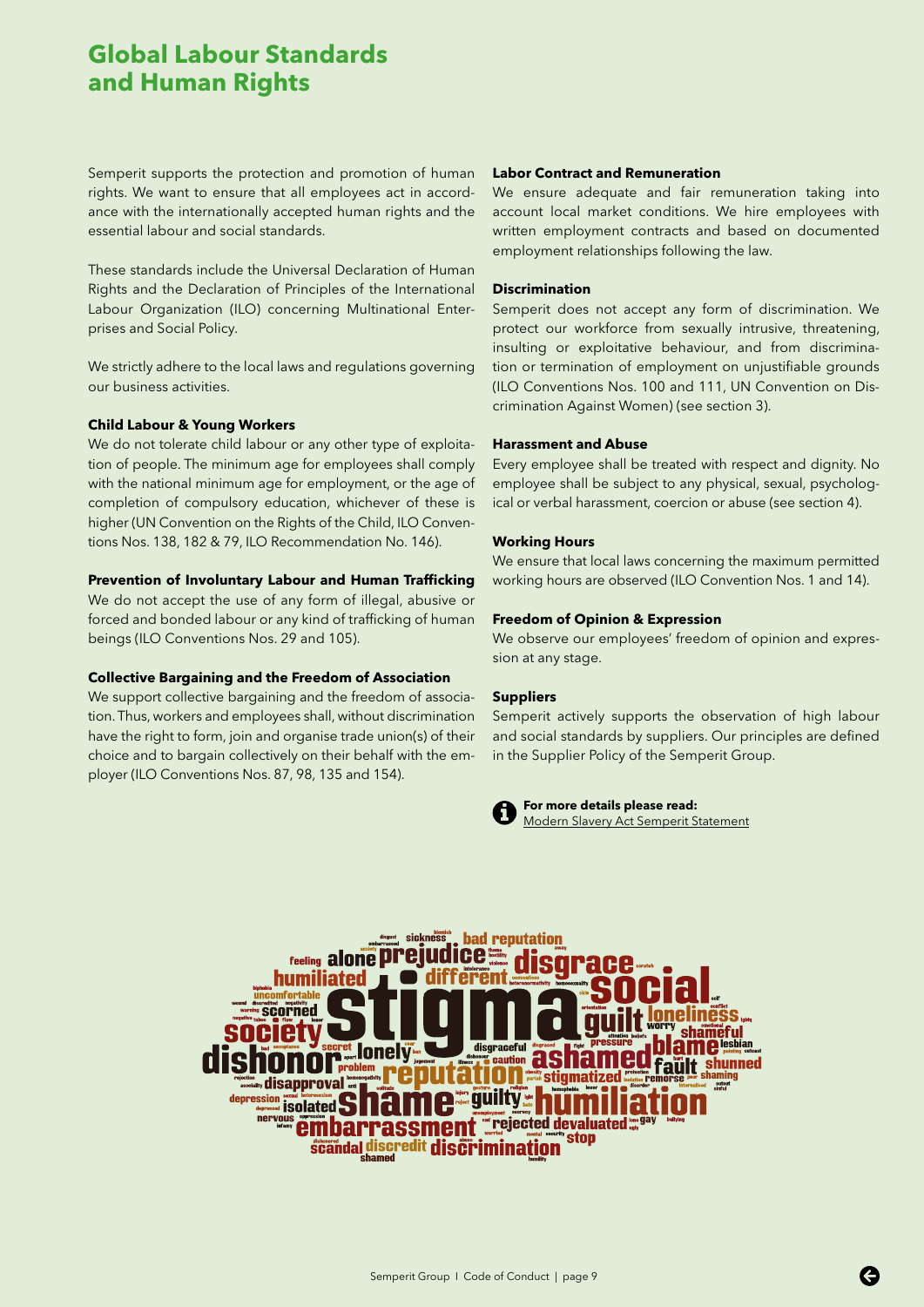# <span id="page-9-0"></span>**Non-Discrimination Harassment, Bullying, Mobbing**

We at Semperit are committed to providing equal opportunities in employment. This means that we treat our colleagues and applicants fairly and never engage in any form of unlawful discrimination.

We follow all related laws (ILO Conventions Nos. 100 and 111, UN Convention on Discrimination Against Women) and include these standards in our employment decisions (such as recruiting, hiring, training, salary and promotion). We do not discriminate against individuals based on race, colour, gender, age, national origin, religion, sexual orientation, gender identity or expression, marital status, citizenship, union membership, political affiliation disability, veteran status, or any other legally protected factor.

We are all dedicated to working together in an environment free from any type of abusive behavior.

Semperit prohibits any kind of harassment and bullying in any form – verbal, physical, or visual. If you believe you've been bullied or harassed by anyone in the company, or by a business partner, we strongly encourage you to immediately report the incident to your supervisor, Human Resources and/or Compliance. Similarly, supervisors and managers who learn of any such incident should immediately report the incident. Following the investigation procedure, the matter will be immediately, promptly and thoroughly investigated.

## **What you should do as a leader in Semperit**



team understands that business results should only be achieved by an ethical behaviour and in compliance with the Code of Conduct.

Create an environment in which every employee feels free to speak up without fear of retaliation.

of compliance with sincerity and conviction at every appropriate opportunity.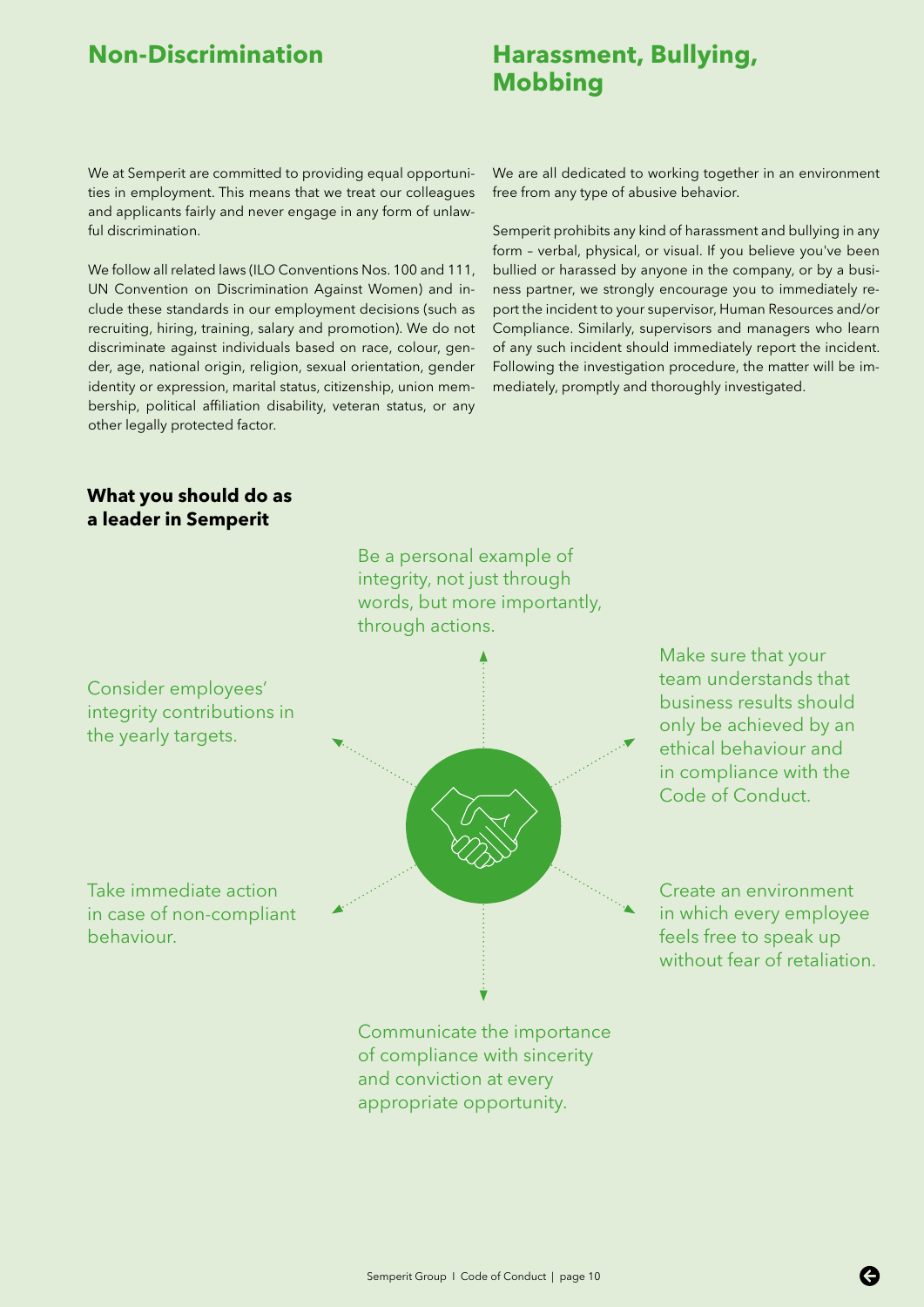# <span id="page-10-0"></span>**Drugs and Alcohol Global Diversity and Inclusion**

Our position on substance abuse is simple: we don't allow it as it is incompatible with the health and safety of our employees. Consumption of alcohol is banned inside our premises, as it might lead to impaired performance or inappropriate behavior, endangers the safety

of others, or violates the law. Illegal drugs in our offices or at any company event are strictly prohibited. If a manager has reasonable suspicion to believe that an employee is under the influence of drugs and/or alcohol during work, he may request an alcohol and/or drug screening. Reasonable suspicion may be based on objective symptoms such as the employee's appearance, behaviour, or speech.

Semperit is a great mixture of both global and local business, and thus diversity and inclusion are at the heart of our culture and are an important part of Semperit's success. For us, creating a diverse workforce and inclusive workplace is not only the right thing to do — it is a strategic business priority that fosters greater creativity and innovation. We gain our strength from diversity and we are dedicated to fostering a culture of inclusion in all aspects: gender, nationality, religion, age, sexual orientation and education.

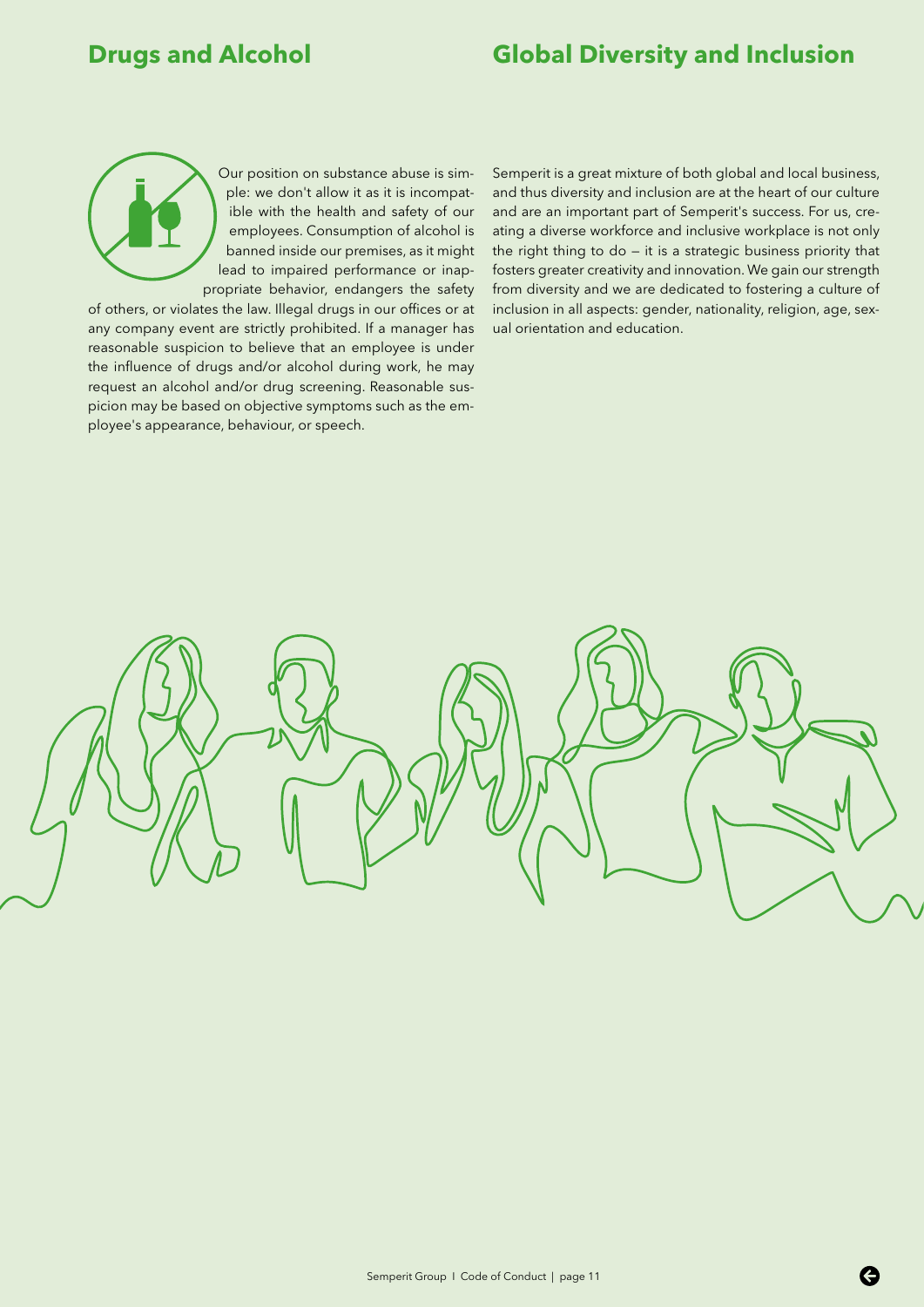# <span id="page-11-0"></span>**No Corruption**

We, at Semperit, strive to do business<br>with partners that have no compliance issues. Thus, we have in place a very clear business partner check process, meant to ensure that Semperit is a safe business partner.



We, at Semperit are aware that corruption can generally harm business and disrupt markets, and specially cause damage to our reputation. That's why we're committed to winning customers and business based on the quality of our products and services, and never because of bribery or any other illegal activity.

The direct or indirect offering, payment, soliciting or acceptance of bribes in any form is prohibited.

No payment (cash or otherwise) that could be interpreted as a bribe shall ever be paid to, promised to or accepted from an individual or organisation with the express or implied condition of gaining a commercial advantage.

Facilitation payments to influence an individual are also bribes and should not be paid.

#### **Public Officials**

Particular restraint is required with public officials as well as state-owned enterprises. We will not allow any action, gifts or entertainment that could be interpreted as a bribe. This is especially true in any interaction with public officials.

#### **Political Contributions, Donations and Sponsorship**

Semperit does not contribute (directly or indirectly) to political parties, organisations or individual politicians. A donation must fall within the legal limits.

Being a socially involved company, Semperit contributes to sustainability projects and develops state-of-the-art sustainability processes. We are transparent in providing corporate sponsorship and making charitable donations.

Donations and sponsorships require internal approval in advance and may only be granted on the basis of a written contract and in a form that guarantees tax deductibility. Reputation and objectives of the recipients have to be in line with our values and Code of Conduct.

#### **Third-party Payments**

Third-party agents, consultants, distributors, or any other third-party representatives acting for or on behalf of Semperit (collectively, "third parties") are prohibited from making corrupt payments on its behalf. This prohibition also applies to subcontractors hired by third parties to perform work on Semperit's behalf.

#### **Gifts, Hospitality and Events**

The perception of acceptance of a gift, hospitality, invitation to events (in the following referred to as benefits) is affected by factors such as proportionality, transparency, value, frequency.

Semperit has clearly established rules regarding accepting/ granting benefits, as outlined in the Gift, Hospitality and Events Guideline.

Benefits shall be appropriate, customary and considered just a sign of high regard.

We are encouraged to decline any benefit if it is given with the intention to influence our behavior or decision. Offering such benefits with the intention to change the behavior or decision of the counterpart is forbidden.

Offering or accepting cash is strictly prohibited.



# **For more details please read:**

[Anti-corruption Guideline](https://semperit.sharepoint.com/sites/grcomppu/Pages/ANTI-BRIBERY-AND-ANTI-CORRUPTION-POLICY.aspx) [Gifts, Hospitality and Events Guideline](https://semperit.sharepoint.com/sites/grcomppu/Pages/GiftHospitalityEventApprovalForms.aspx) [Semperit Business Partner Check Guideline](https://semperit.sharepoint.com/sites/grcomppu/Pages/Business-Partner-Check.aspx)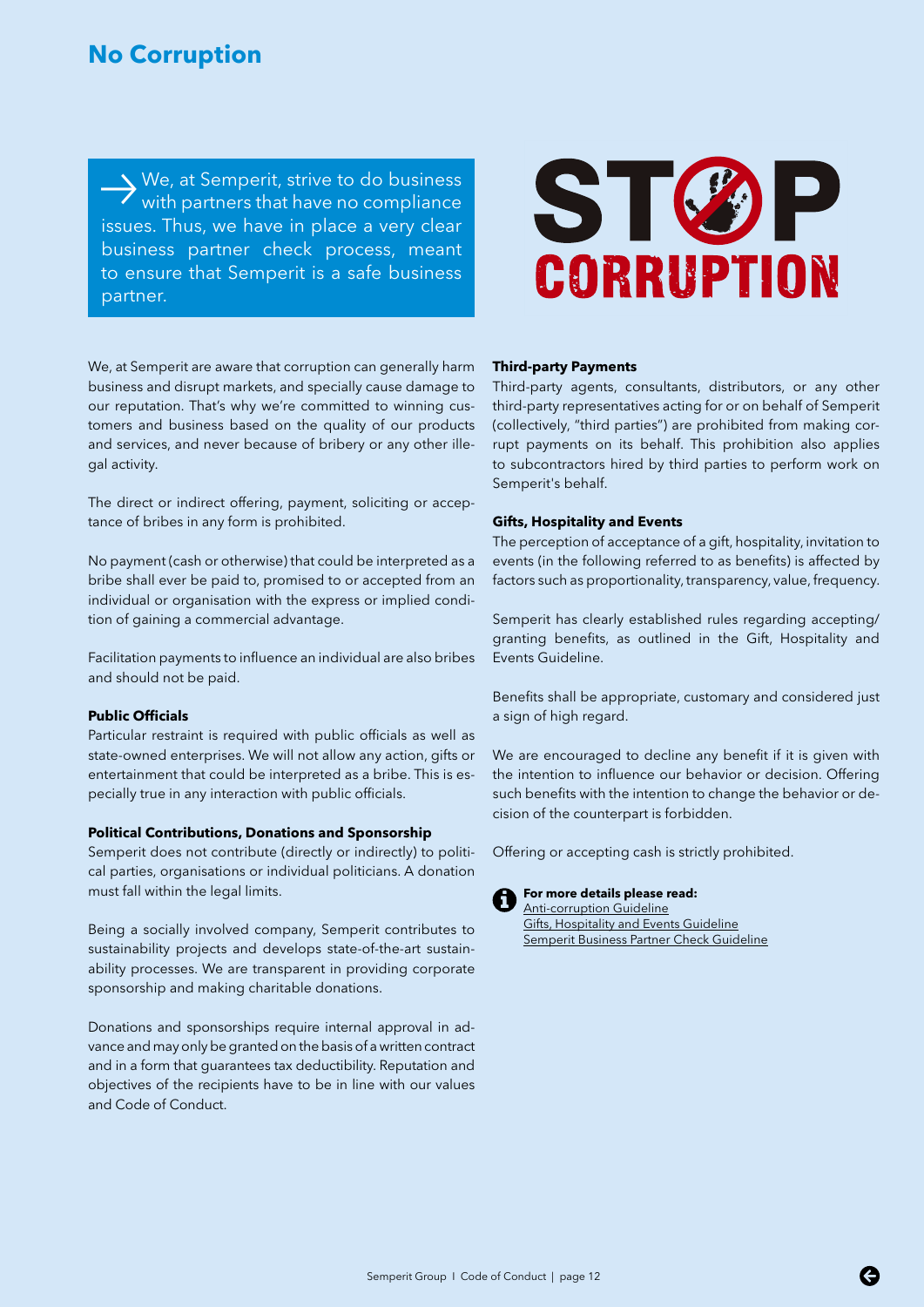# <span id="page-12-0"></span>**Conflict of Interest**

We, at Semperit are loyal and act always for the benefit of the company. Thus, professional decisions shall not be influenced by private interests or relationships. We should avoid situations in which a conflict between our private interests and our professional responsibilities may arise.

Neither an employee nor a member of an employee's immediate family should have business, financial or other relationships with Semperit, customers, suppliers, employees (present or prospective) or competitors that might impair, or appear to impair, the performance of the employee's responsibilities towards Semperit.

# **Examples of conflict of interst situations:**

### **1. Personal relationships**

Supervising a friend, family member, or someone with whom you have a romantic relationship.

## **2. Financial interests**

Investment in a company that does business with or competes with Semperit

#### **3. Business opportunities**

Taking an opportunity you learned about through your work at Semperit for yourself or starting a business that competes with our company. Introducing a family member as a possible business partner and influencing the decision on concluding such business.

### **4. Family members**

Allowing a member of your family to recieve improper personal benefits as a result of your position with our company. Employing a family member as your direct report or supporting the recruitment process in the favor of your family member.

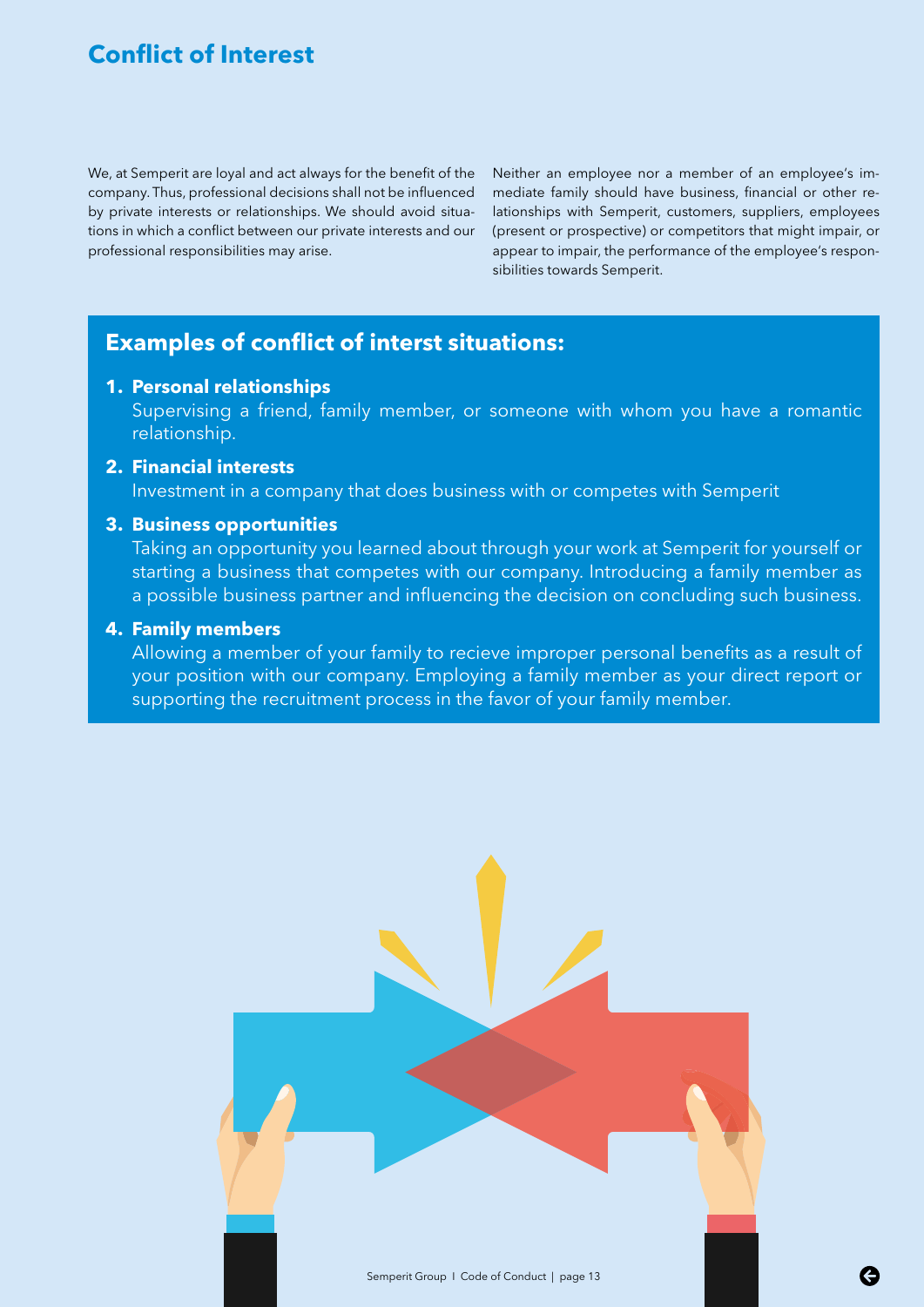# <span id="page-13-0"></span>**Prevention of Money Laundering**

People involved in criminal activities like bribery, fraud, drug trafficking, counterfeiting or terrorism frequently use legitimate businesses to "clean" illegal funds. We must ensure that neither we nor our projects are used to launder money, including cash, traveler's cheques, money orders or payments from third-party accounts.

We transfer money only for supplied and duly registered goods and services to natural and legal persons whose identities we know. We reserve the right to check the background of a business partner in case of new business relationships.

As employees of Semperit we will never

- make a payment to or accept a payment from an entity that is not part of any transaction or there is no business relationship
- accept payments in cash
- ship customer orders in a manner inconsistent with the Semperit standard procedures
- perform payments to companies or individuals without a lawful business reason

**For more details please read:**<br><u>Semperit Business Partner Check Guideline</u> [Semperit Business Partner Check Guideline](https://semperit.sharepoint.com/sites/grcomppu/Pages/Business-Partner-Check.aspx)

# **Examples of money laundering attempts**

- 1. Attempts by a customer to provide false information to open an account.
- 2. Offers to pay in cash or overpayments followed by requests for refunds.
- 3. Orders, purchases or payments that are unusual or inconsistent with a customer's trade or business.
- 4. Unusually complex deal structures.
- 5. Unusual fund transfers to or from countries unrelated to the transaction.
- 6. Transactions that might have been structured to evade recording or reporting requirements.

**Any such situation has to be communicated to the Compliance and the Legal Departments.**

**Example from practical situations**

The "sell-to-pay-to" situation appears when there is a difference between the customer to whom we sell and the entity that performs the payment. In such a case, we must be sure that there is lawful business relationship between the custumer and the payer that allows the latter to officially and legally pay for the products.

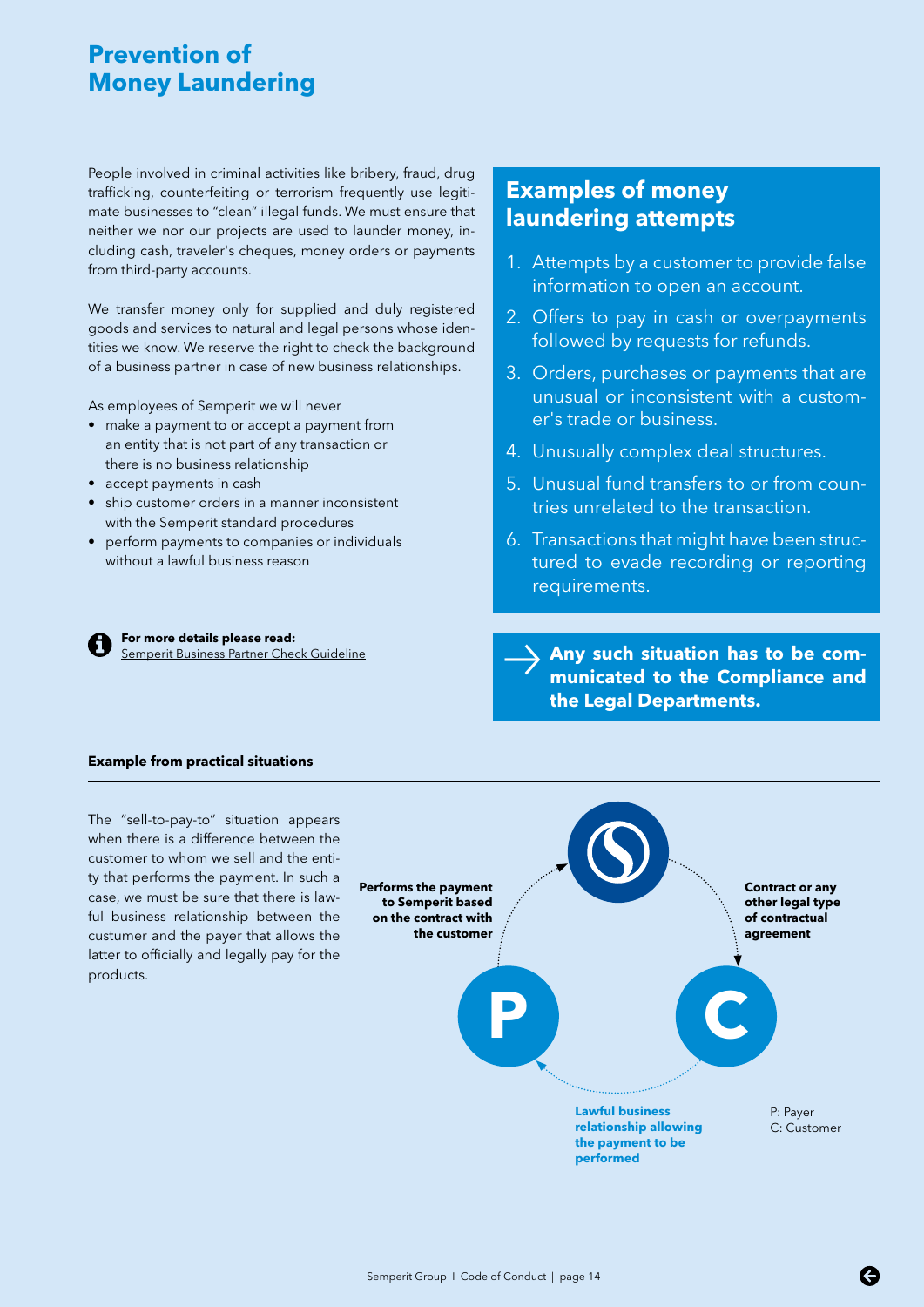# <span id="page-14-0"></span>**Insider Rules Antitrust and**

# **Competition Law**

Through our work, we may have access to substantial, nonpublic information about Semperit Group itself, its customers, competitors, or other third parties (i.e. some business plans not yet publicly announced, business secrets, etc.).

Some of these pieces of information may be considered "inside information" according to Capital Market Law: inside information is a precise piece of information which is relating to one or more companies or their financial instruments, is not publicly known and, if made public, would likely have a significant effect on the financial instruments' prices of these companies. Trading financial instruments (e.g. shares, bonds, etc.) of Semperit Group or potentially of other companies on the basis of such information as well as the recommendation to trade and the disclosure of that information are prohibited. It is a severe violation of the principles of Semperit Group for any employee to engage in such activities. Semperit Group has implemented a specific guideline on Capital Market Compliance.

#### **Example: What is tipping?**

Passing inside information along to anyone who may use it in a decision to invest, including family, friends, or third parties is also a form of insider trading known as tipping.

## **Inside information**



Potential business deals, or new markets



Any information that might have an influence on the market if made public



**For more details please read:** [Insider Compliance](https://semperit.sharepoint.com/sites/grcomppu/StockExchangeCompliance/Forms/AllItems.aspx)

#### **Antitrust**

We are fully committed to complying with the antitrust and competition law regime in the countries where we operate. Coordinated behaviour, informal meetings or informal "gentlemen's agreements", possibly aiming at or causing a restriction of competition, are prohibited.

The appearance of such a business shall also be avoided. None of our employees may engage in any form of communication (written, electronic or verbal) with a competitor that attempts to:

- agree, fix, stabilise or control prices, credit terms, discounts or rebates (or other price components);
- share sensitive business information;
- allocate contracts, customers or territories;
- boycott certain customers or suppliers; or
- limit output or sale of any product or the scope of any service.

We are aware that we must act according to all competition laws valid in all territories where Semperit has business in order to preserve the good name of the company and avoid being sanctioned for any noncompliant behavior. We will not unduly restrict our suppliers or customers in their business dealings. We are dedicated to ensuring that we do not use commercial strategies that may abuse a dominant market position.

#### **Gathering Competitive Intelligence**

To remain competitive is essential for us to obtain competitive intelligence, as a natural and necessary part of doing business. We are dedicated in gathering information responsibly and lawfully.

It is permitted to collect information from genuinely public sources:

- Information disclosed to the general public at trade shows
- Suppliers manuals
- Marketing brochures
- Newspapers and other mass media
- Analyst reports
- Trade publications
- Websites and press releases

**For more details please read:** [Antitrust Policy](https://semperit.sharepoint.com/sites/grcomppu/Pages/ANTI-TRUST.aspx)

Potential new products

Potential changes in the management

of Semperit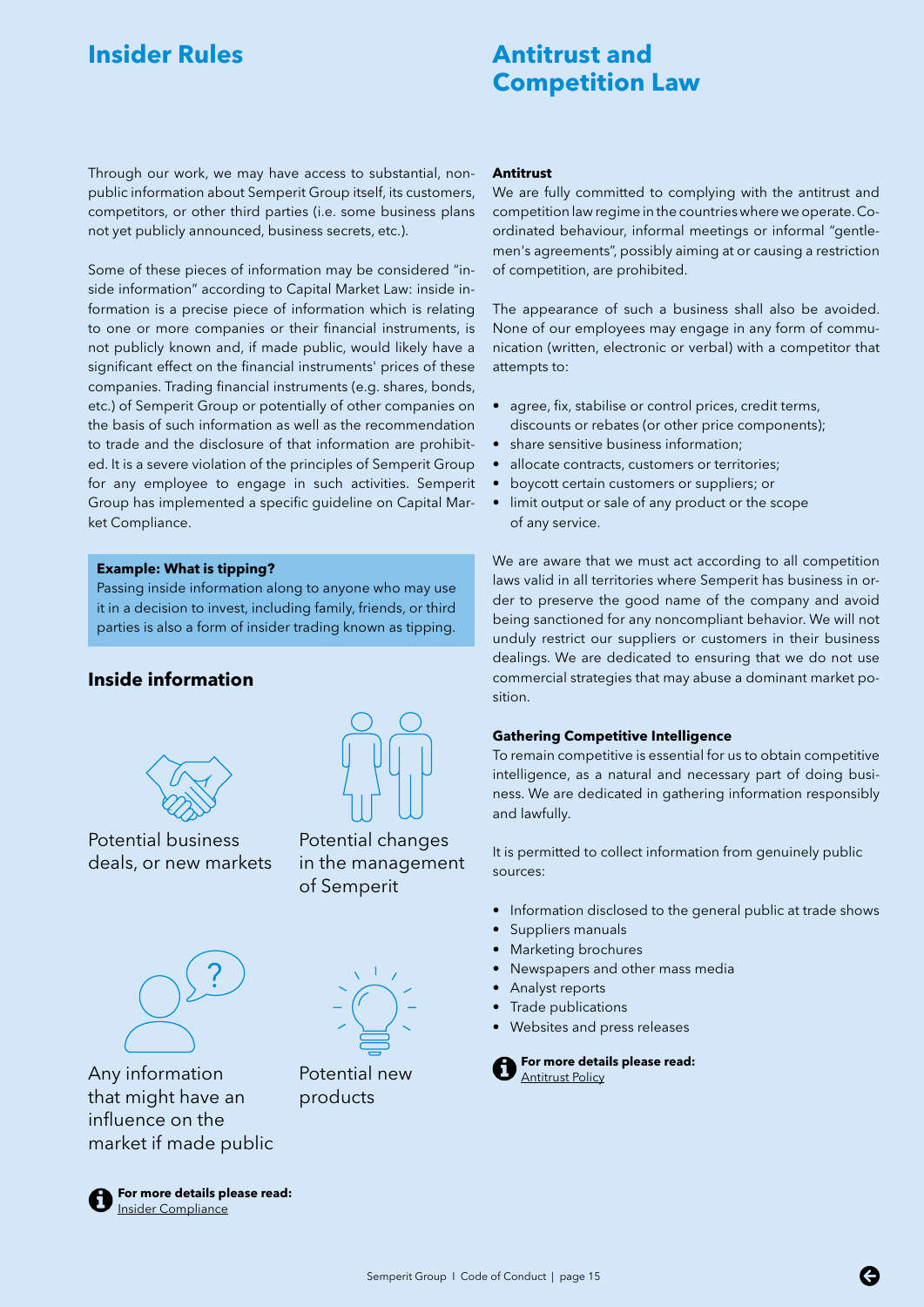# <span id="page-15-0"></span>**Export Controls and Sanctions**

# **Fraud**



Export controls and economic sanctions regulate where and with whom we can do business. Particular laws provide countries with legal control over the sale, shipment or transfer of goods and services across national borders including capital movements and payments. Export controls and sanctions may be imposed on countries, individuals or goods.

We must be aware of the potential impact of export control laws and sanctions and know which controls or sanctions may result in restrictions, prohibitions on how we conduct business and might lead to significant fines. We must be sure that we are dealing with business partners that are not affected by any sanctions or embargos.

In order to ensure business legality, our business partners are subject to a third-party due diligence process: Semperit Business Partner Check. It is in our interest and in the interest of Semperit to make sure that we are aware of any risks that might derive out of our business relationships and take the needed mitigation measures.



suspicious. **For more details please read:** [Principles of International Trade Restrictions](https://semperit.sharepoint.com/sites/grcomppu/Pages/International-Trade-Restrictions.aspx) [Principles Business Partner Check](https://semperit.sharepoint.com/sites/grcomppu/Pages/Business-Partner-Check.aspx)

We acknowledge that fraud, in any of its forms, is not tolerated at Semperit (United Nations Convention against Corruption).

Types of fraud:

#### **External Fraud:**

- Bills for work never done or improper done
- Hackers, phishing, social engineering
- Fraudsters pretending to be an executive of Semperit and asking for payments (CEO fraud)
- Fake payment instruction fraud

#### **Internal Fraud – Occupational Fraud**

- Misappropriation of company goods
- Embezzlement (theft or misappropriation of funds placed in one's trust or belonging to one's employer)

#### **Protection of Corporate Assets**

Our assets and resources should be used properly and only.

**b** Remember - when it comes to pay-<br>ments, it is better to wait for a day and verify everything properly than to act too quickly and pay funds somewhere where they should not go.

We have full backing from the Executive Board not to release payments if they seem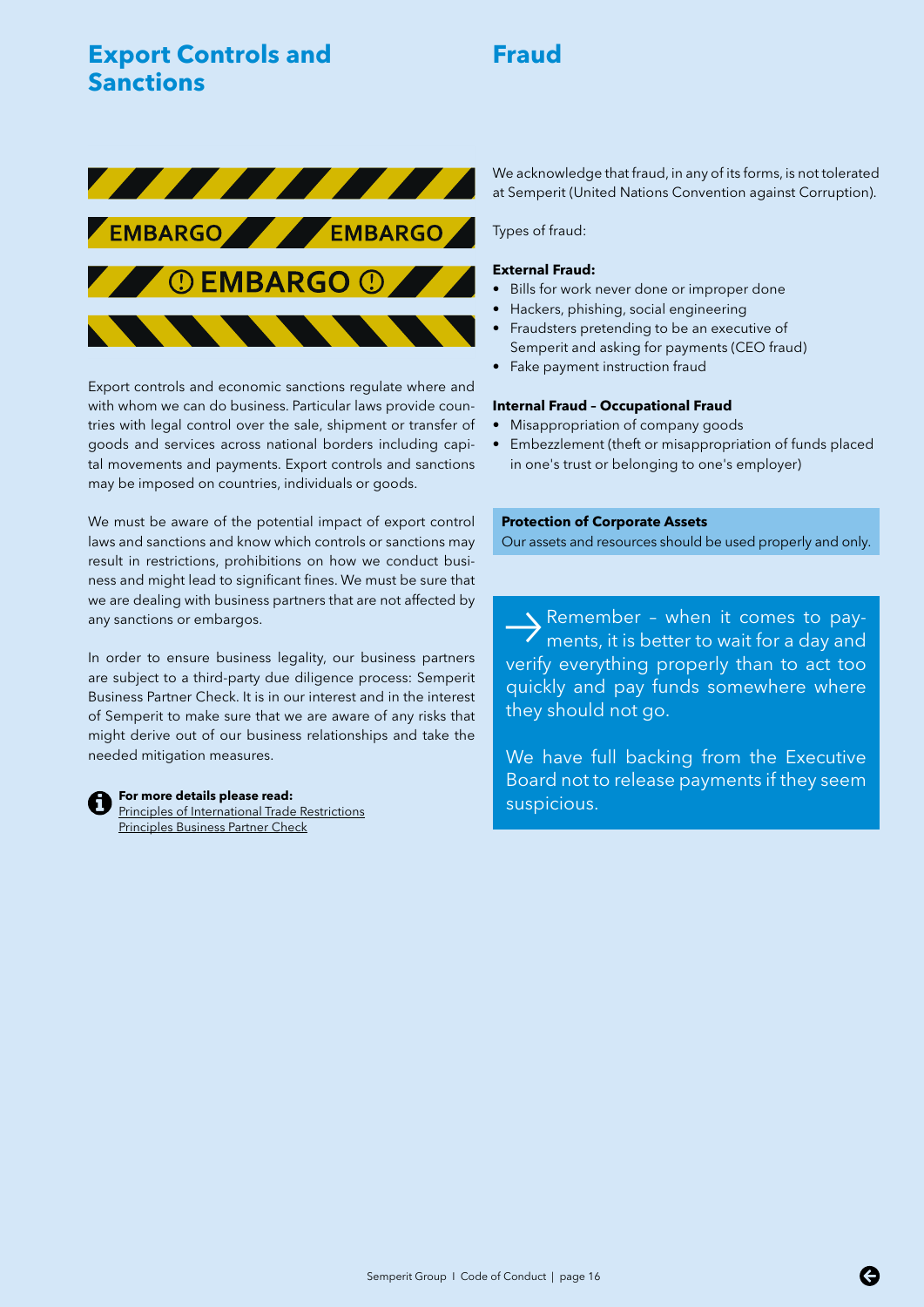# <span id="page-16-0"></span>**Internal Control Rules**

#### **Accurate Bookkeeping**

We maintain books and records accurately reflecting our business and financial situation. All of us have a responsibility to record transactions honestly and handle our records with care.

#### **The Four-Eyes Principle**

At Semperit the four-eyes principle is of crucial importance to ensure accuracy of transactions and transaction recordings. It is our responsibility to ensure that we apply this principle throughout all business processes and actions we execute on behalf of Semperit, internally and externally. All documents with a binding effect to any Semperit Group entity must be signed by at least two representitives.

#### **The Limits of Authority**

We apply and follow the rules as set forth in the Limits of Authority (LoAs).

The LoAs define the authorisation limits for the different organisational levels when making certain business decisions within or on behalf of any legal entity of Semperit Group.

The LoAs cover the question of internal authorisation.

The LoAs apply to all business decisions within or on behalf of any legal entity of Semperit Group. The LoAs apply to all employees of Semperit and any other person who is entrusted with making the business decision within or on behalf of Semperit.

The LoAs shall be embedded in entity-specific Rules of Management.



#### **The Rules of Management (RoMs)**

It is the obligation of every general manager of every entity of Semperit Group to have specific Rules of Management (following the respective Group Guideline) in place, specifying external representation (e.g. by signing a contract).

#### **Internal Control Systems (ICS)**

An ICS has been implemented at all Semperit entities, independent of its segment, region or size. Consequently, respective internal controls must be adhered to, for all processes and by all employees, independent of any job grades. Internal Controls concern all. The general oversight, specifically with regards to ensuring effectiveness of internal controls, is under the supervision of Internal Audit.

However, it is everyone's obligation to use any of the communication channels to report any breach of any internal rules and regulations.

**For more details please read:** [Limits of Authority](https://semperit.sharepoint.com/sites/grcomppu/Pages/Limits-of-Authority.aspx) [Procurement Guidelines](https://semperit.sharepoint.com/:w:/r/sites/gqm/qms/_layouts/15/Doc.aspx?sourcedoc=%7BC86E05C4-0497-45AD-904E-A6ED345D4BDE%7D&file=QP%20B%20G%201104.docx&action=default&mobileredirect=true&DefaultItemOpen=1)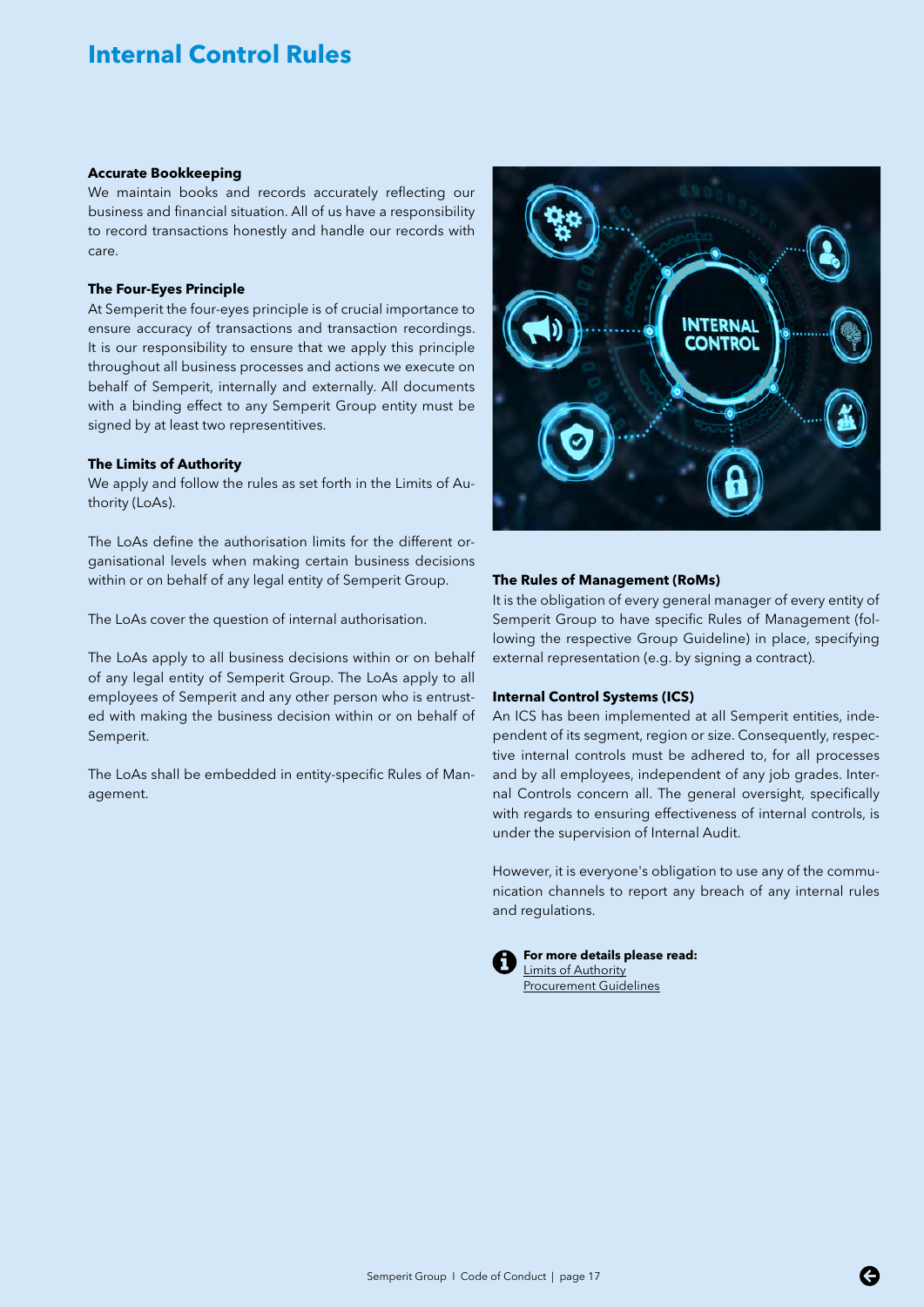# <span id="page-17-0"></span>**Public Investigations Information Security and Data Protection**

Dawn Raid Guidelines - Arrival of the officials - The inspection process

- Follow-up activities



We support any public investigation, while being totally transparent both in the interest of the company and of the law. All details regarding such public investigations, or procedures in the frame of such investigations, are to be found in the dedicated Public Investigation Guideline.

**For more details please read:** [Public Investigation Guideline/Dawn Raid](https://semperit.sharepoint.com/sites/grcomppu/Pages/ANTI-TRUST.aspx) All information regarding Semperit should concern only Semperit.

All such information is by default considered confidential and must be protected. The information must be approved for public distribution, and only then can be further transmitted.

We all have a responsibility to safeguard Semperit information and the confidential information of our employees, customers, and third parties.

Trade secrets and certain business information whose disclosure or loss would result in a substantial negative impact on our company, employees, third parties, and customers require additional protections such as encrypting the information. The IT Department will support you with the proper encryption tools and standards.

Thus, we are aware and respect all IT protocols and safety instructions.

Semperit protects personal data and our privacy. Thus, we treat all personal information in accordance with the General Data Protection Regulation, as it provides the strictest level of protection. It is our responsibility to mark as such all our private information stored on our devices, in accordance with the existing guidelines.

 $\longrightarrow \text{Our responsibility to protect Semperit} \overbrace{\text{information continues even if we deci}}$ de to leave the company. In such a situation, we still have an obligation to protect Semperit information.



**For more details please read:** [Data Protection Guideline](https://semperit.sharepoint.com/sites/grcomppu/Pages/Data%20Privacy.aspx) [End-User Guideline](https://semperit.sharepoint.com/:w:/r/sites/gqm/qms/_layouts/15/Doc.aspx?sourcedoc=%7B99B89984-9A82-4FAC-B325-4932E9485173%7D&file=QP%20B%20G%207307.docx&action=default&mobileredirect=true&DefaultItemOpen=1) [Mobile Device Guideline](https://semperit.sharepoint.com/:w:/r/sites/gqm/qms/_layouts/15/Doc.aspx?sourcedoc=%7B7DC235AC-4839-4EC0-B104-074206F4EC29%7D&file=QP%20B%20G%207306.docx&action=default&mobileredirect=true&DefaultItemOpen=1)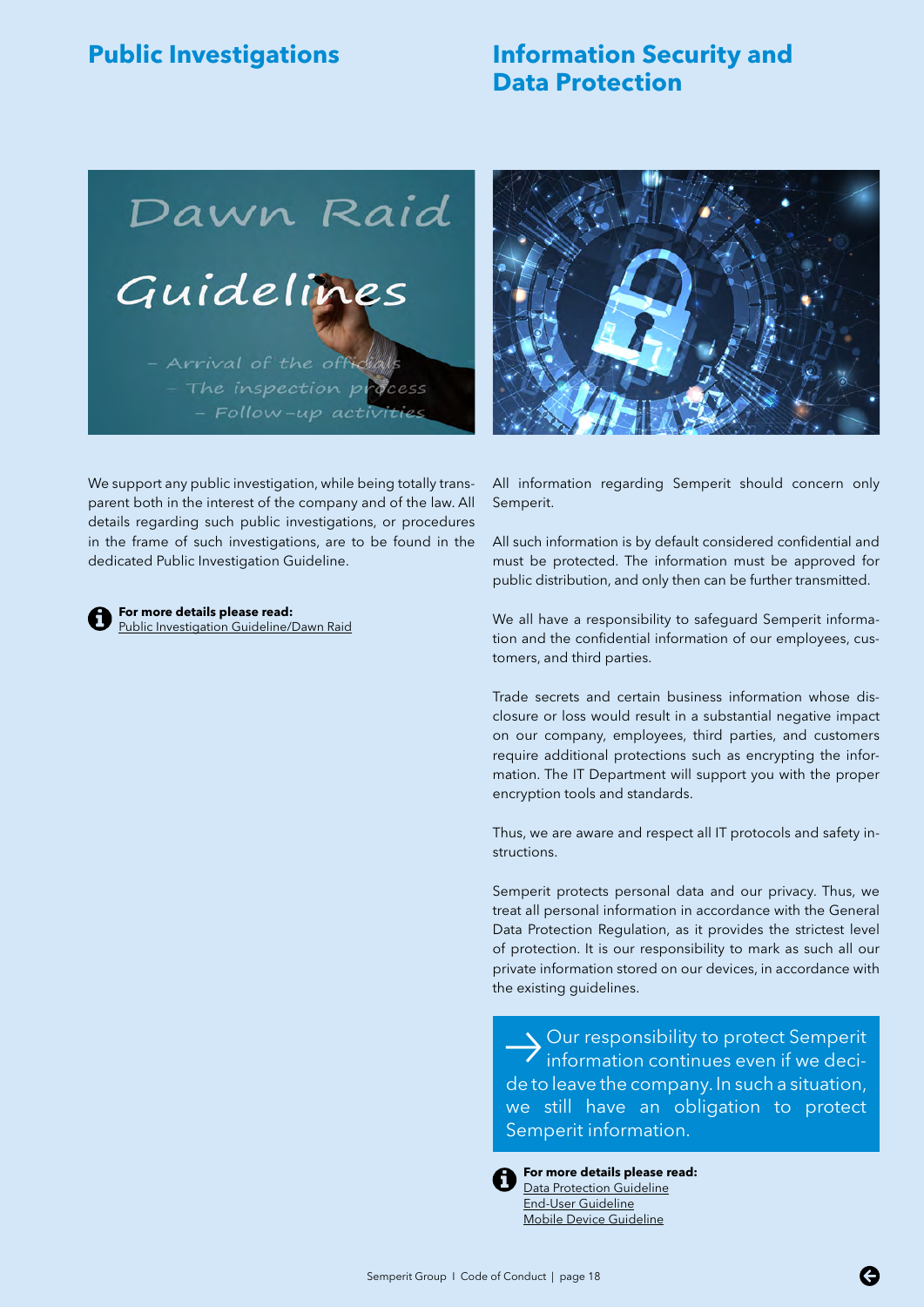# <span id="page-18-0"></span>**Health, Safety, Environment and Quality**

As a global company, Semperit adheres to the priciples of sustainable exonomic development. Our philosophy regarding entrepreneurial responsibility is based on the ideas, values and principles of the company: it is imperative to demonstrate responsible behaviour and respectful interaction with each other, towards society and the environment. We act responsibly towards our interest groups – in every regional business unit and at every company location worldwide.

Semperit is aware of its responsibly to protect the environment and is committed to complying with applicable environmental laws and regulations. This applies to our products as well as our processes. We are commited to providing a safe and healthy workplace, protecting the environment, conserving energy and natural resources and preventing pollution by applying appropriate management practices and state-of-the-art technology. Semperit thus strives to keep its environmental impact as low as possible.

The economical and prudent use of natural resources is a high priority in all segments. Semperit also aims to reduce the consumption of raw materials and energy and to produce as little waste and scrap as possible.

Air, water and soil may only be utilised for commercial purposes within the scope of the approval granted by the responsible authorities. The same applies to the construction, operation, modification or extension of production facilities. Any illegal leakage of substances must be avoided.

Waste must be disposed of in accordance with the legal provisions. If services of third parties are used, it must be ensured that these also comply with the environmental regulations and our standards within the company.

Hazardous chemicals and other substances are at any time carefully managed. Semperit supports and complies with the objective of REACH (Registration, Evaluation and Authorisation of Chemicals), where applicable, which is in accordance with our own commitment to ensure responsible production, use and handling of the products we manufacture. Preregistation is a requirement for use of chemical substances during the transition period for the subsequent registration of them. As



Semperit is a downstream user, it is one of our key priorities to ensure that all chemical substances in use will be preregistered. We cooperate closely with national and EU platforms which provide recommendations for agreed action to conform to REACH instructions. This includes coordination with our customers and suppliers to obtain all required information about the chemical substances used in our products. Should you need further information, please feel free to contact us at reach@semperitgroup.com. Our environmental standards also apply to our suppliers and business partners. We expect you to adhere to the highest possible standards and be aware of your footprint (material, energy, emissions and water), to be efficient and to comply with all legal requirements.

Health and safety are fundamental obligations that must never be compromised. Furthermore, we understand them as the driving force behind everything we do as Semperit. We, as employees, are the most valuable asset. Our skills, competence and creativity, and our willingness to accept change, have opened up new growth opportunities for our company. For Semperit, it is important that employees operate in a positive work climate in which each employee can develop his capabilities. We always prioritise safety and are committed to ensuring a healthy and safe work environment with appropriate measures to assess and decrease risks and to prevent accidents with the vision of "zero accidents". Semperit offers a health and safety plan, which corresponds to the common practice of companies of our kind. Furthermore, we ensure that appropriate health and safety information and training as well as personal protective equipment is provided to all employees. We aim to keep occupational injuries and illnesses to a minimum.

Our health policy is oriented towards improvement of the physical, psychological and social conditions of work. The company guidelines are laid down in the HSEQ policy of the Semperit Group.



**For more details please read:** [Semperit Health, Safety, Environment and Quality Policies](https://www.semperitgroup.com/fileadmin/img/holding/pdf_dateien/Q_SHE_policy/QSHE_Poster_EN_screen_180110.pdf)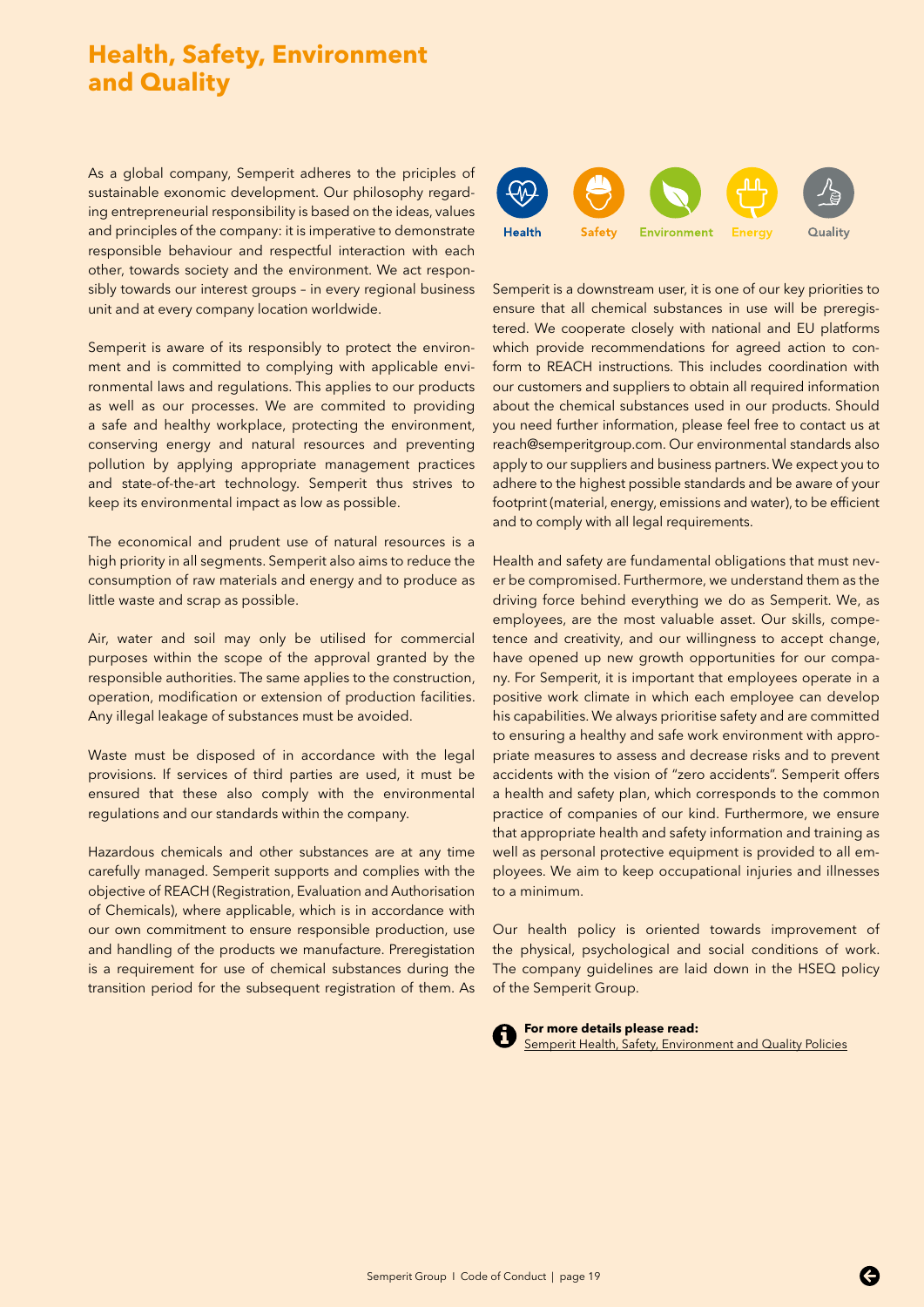# <span id="page-19-0"></span>**External Communication Social Media**

We communicate responsibly, and we are aware of the possible inpact of such communication on the market.  $\rightarrow$ 

As a part of Semperit, we may always be associated with the company whenever we express an opinion publicly – no matter if we are officially authorised to speak for the company or not. Our audience will often not care to distinguish between an official Semperit statement and an opinion expressed by a Semperit employee. Everything we say in public can have an impact on our company, our employees, our brand and also on us personally. Therefore, we need to be careful whenever we comment on controversial topics. Any activity in this context, as well as any information to be disclosed, must be coordinated with the Group Brand Management Department.

Only information classified as public may be disclosed to the outside world and only official company spokespersons and other official persons responsible are authorised to speak on behalf of the company.



Semperit respects everybody's right to use social media, but since social media activities are never entirely private, we must use these communication channels carefully. All activities must be consistent with our values and policies at all times no matter which platform (LinkedIn, Twitter, Facebook, …) we use. We need to be careful whenever we comment on controversial topics on social media, such as religious or political matters. We must avoid postings which could affect our own image and the image of our company in a negative manner.

We keep in mind that contractual provisions, such as our employment agreement and the included obligation to secrecy, also apply on the social web. Company-internal data and information must not be shared on any social media channel. For this reason, we must never publish any information which is not intended for the public on our social media profiles.

We never handle any internal complaints or criticism, or conduct internal arguments publicly on social media sites. Instead, we coordinate such matters personally with our superior and/or our contact person, and use the Semperit communication channels (SemperLine).

Additionally, we take care to adhere to privacy and copyright laws. We do not publish any information (data, images, videos) to which we do not have the required rights. To use material (e.g. the logo) belonging to Semperit, we must obtain consent from Group Brand Management. The logo may not be used for private or commercial purposes.

If we feel that a certain question, topic or social media posting requires an answer from Semperit as a company, we do not reply ourself, but direct this to the attention of Group Brand Management!

We follow the law and are aware that<br>
we are responsible for what we publish, so we must use good judgement. We understand that we never tolerate the use of social media to intimidate, harass, or discriminate against fellow employees.

**For more details please read:** [Social Media Guidelines](https://semperit.sharepoint.com/sites/grcompu/Manuals/Forms/AllItems.aspx?id=%2Fsites%2Fgrcompu%2FManuals%2FGuidelines%20to%20Social%20Media%20Behaviour%2Epdf&parent=%2Fsites%2Fgrcompu%2FManuals) [Classification of Documents](https://semperit.sharepoint.com/:w:/r/sites/gqm/qms/_layouts/15/Doc.aspx?sourcedoc=%7BAC962E21-267D-4785-83CA-115BBCC1DAB3%7D&file=QP%20B%20G%201101.docx&action=default&mobileredirect=true)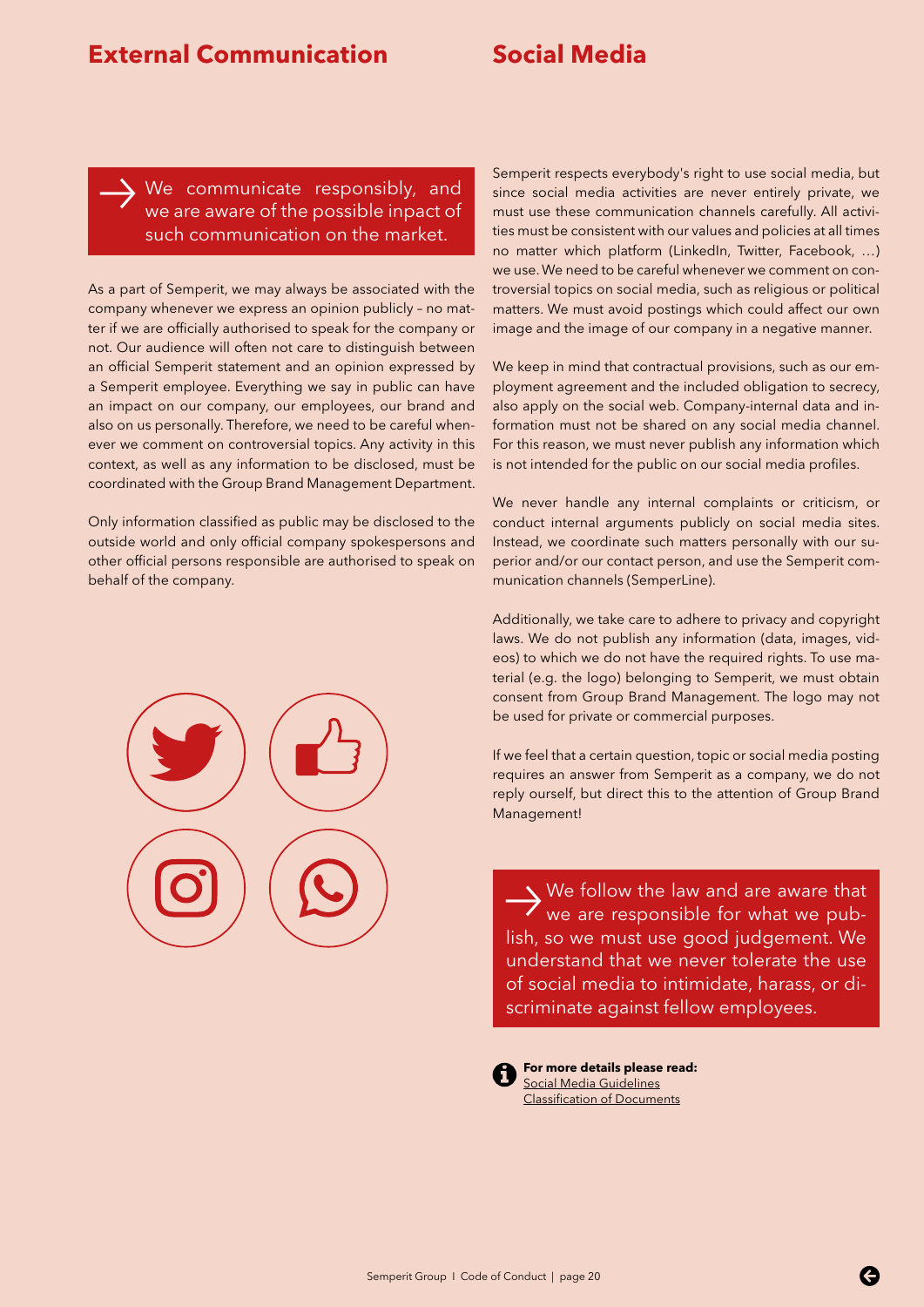# <span id="page-20-0"></span>**Speak Up!**

It is our duty and responsibility to Speak up in case we are aware of any breaches of the existing Code!

# **How do we Speak up?**

We can address:

- 1. Our line manager
- 2. Compliance Department: compliance@semperitgroup.com
- 3. Human Resources
- 4. [SemperLine](https://www.bkms-system.com/bkwebanon/report/clientInfo?cin=19semp16&c=-1&language=eng)

#### **What happens when we speak up?**

The cases are analysed by the Compliance team. The Compliance team informs the Compliance Board about the matter at hand and the possible approach. The Compliance Board decides how the matter will be approached. In some cases, an internal investigation will be initiated.

#### **Are we protected as whistleblowers?**

Every whistleblower who speaks up in good faith is protected by Semperit against any kind of retaliation.

#### **Are confidentiality and anonymity maintained during an investigation?**

Any investigation is based on the principles of confidentiality, professionalism, independence, competence, objectivity and impartiality, prevention of retaliation, and, where requested (e.g. while using the SemperLine), preservation of anonymity.

**COMPLIANCE** MAKE A DIFFERENCE: SPEAK UP!

**SEMPERIT (S)** 



**For more details please read:** [Guideline for the whistleblowing system SemperLine](https://semperit.sharepoint.com/sites/grcomppu/Pages/SemperLine.aspx) [Report wrongdoing via SemperLine](https://www.semperitgroup.com/en/about-us/compliance/semperline/)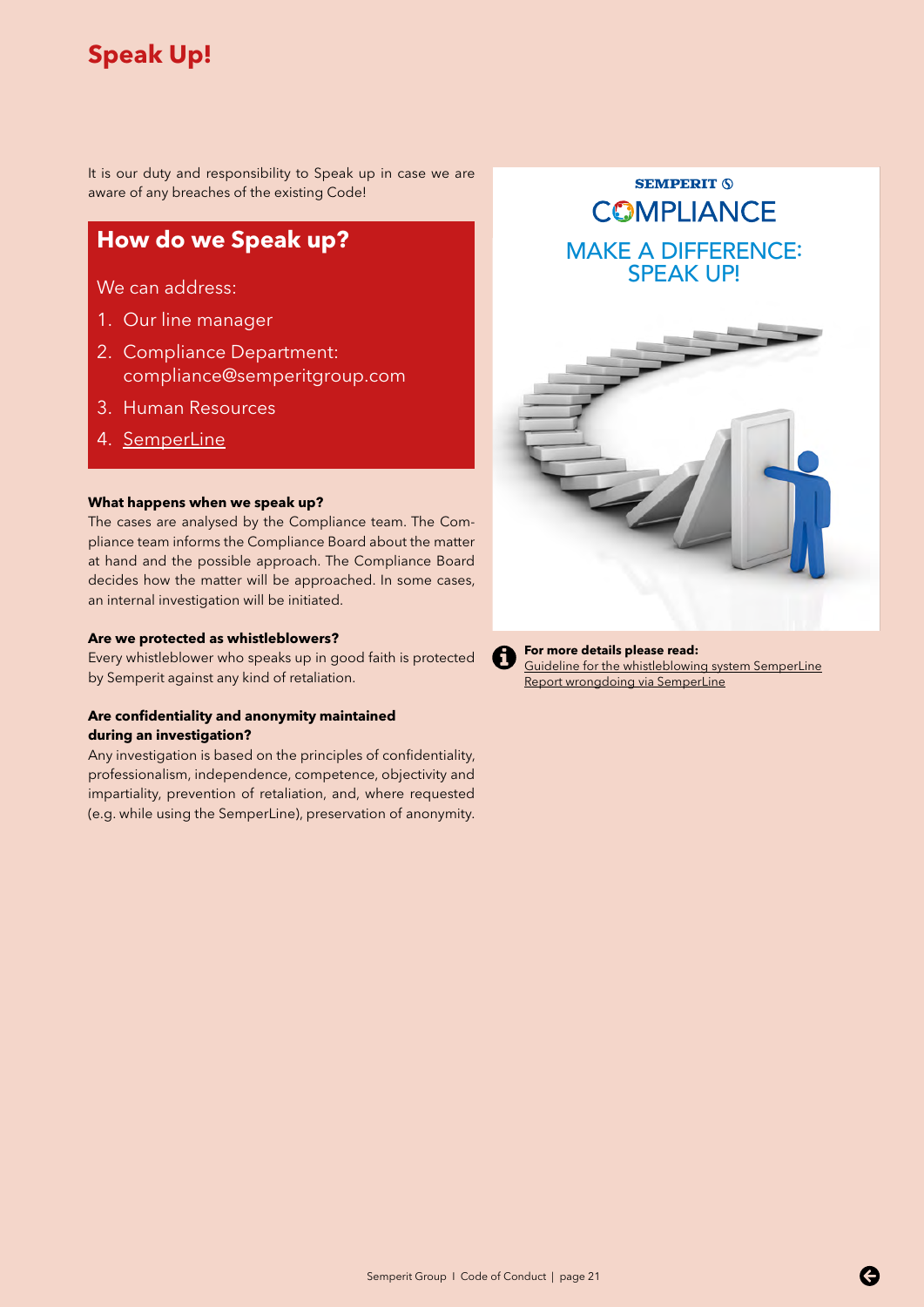# <span id="page-21-0"></span>**Further Information**

#### **Semperit AG Holding**

**General Counsel**  Franz-Michael Hohensinn franz-michael.hohensinn@semperitgroup.com

**Senior Group Compliance Manager** Simona H. Bosiger simona.h.bosiger@semperitgroup.com

**Compliance Department**  compliance@semperitgroup.com

#### **Address**

Am Belvedere 10 1100 Vienna, Austria www.semperitgroup.com

All references to people are gender neutral.